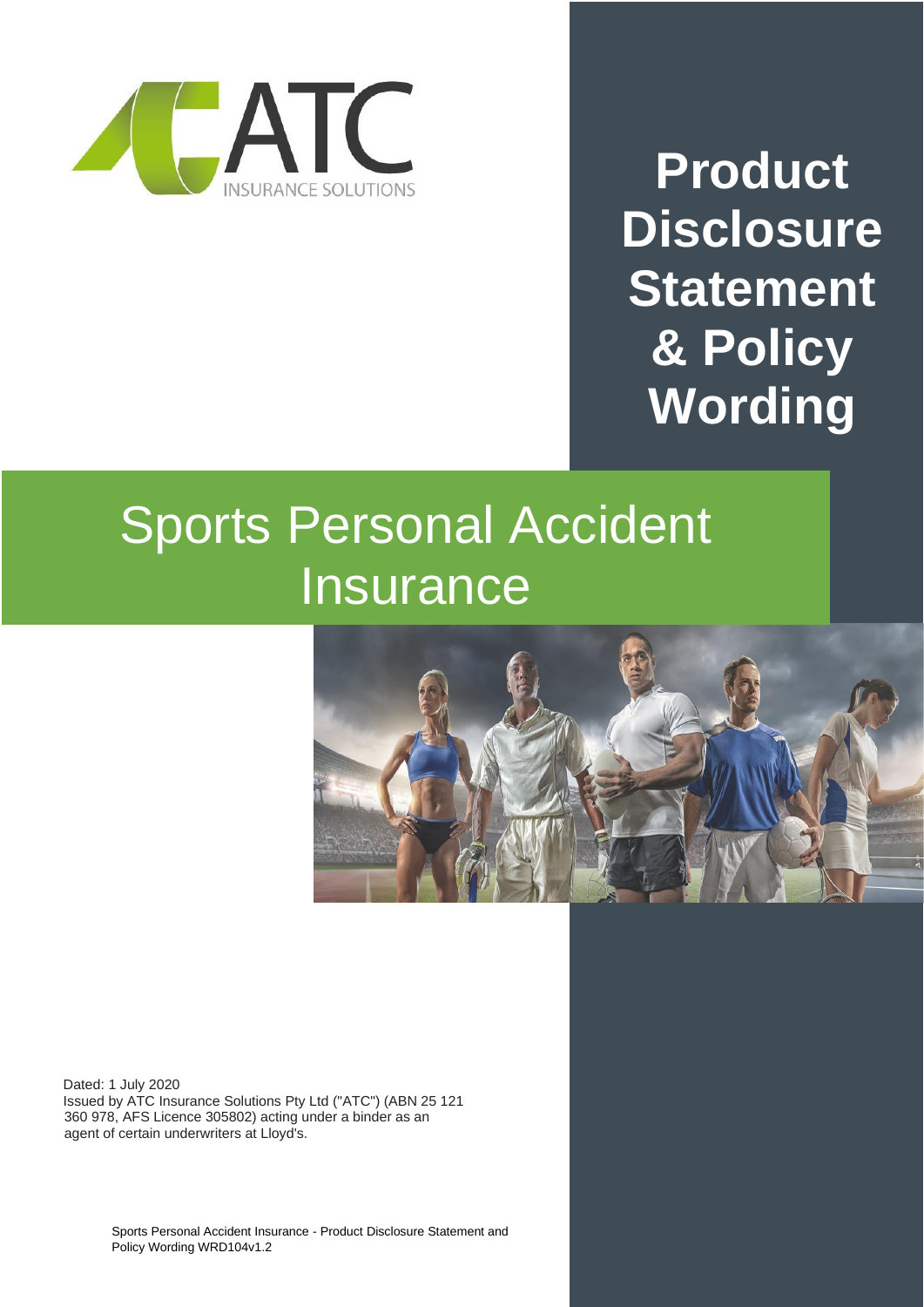

## **TABLE OF CONTENTS**

| $\mathbf{1}$ . |  |  |  |
|----------------|--|--|--|
| 2.             |  |  |  |
| 3.             |  |  |  |
| 4.             |  |  |  |
| 5.             |  |  |  |
| 6.             |  |  |  |
| 7.             |  |  |  |
| 8.             |  |  |  |
| 9.             |  |  |  |
| 10.            |  |  |  |
| 11.            |  |  |  |
| 12.            |  |  |  |
| 13.            |  |  |  |
| 14.            |  |  |  |
| 15.            |  |  |  |
| 16.            |  |  |  |
| 17.            |  |  |  |
| 18.            |  |  |  |
| 19.            |  |  |  |
| 20.            |  |  |  |
| 21.            |  |  |  |
| 22.            |  |  |  |
| 23.            |  |  |  |
|                |  |  |  |
| 1.             |  |  |  |
| 2.             |  |  |  |
| 3.             |  |  |  |
| 4.             |  |  |  |
| 5.             |  |  |  |
| 6.             |  |  |  |
| 7.             |  |  |  |
| 8.             |  |  |  |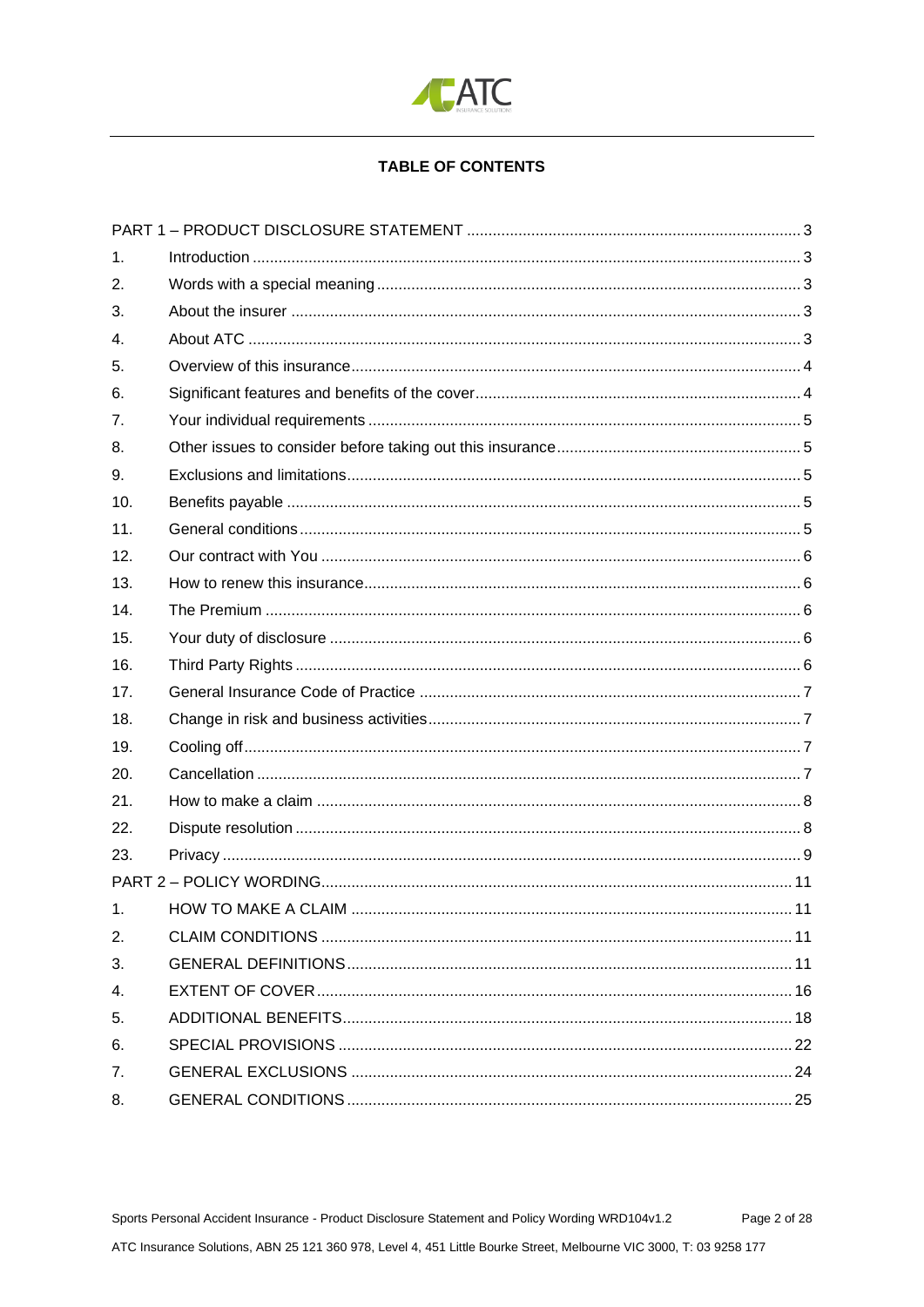

# **PART 1 – PRODUCT DISCLOSURE STATEMENT**

## <span id="page-2-1"></span><span id="page-2-0"></span>**1. Introduction**

This Product Disclosure Statement (PDS) will help You (and Covered Persons where applicable) decide whether to take out this insurance and to compare this product with other products You may be considering.

Pursuant to the *Corporations Act 2001* (Cth)*,* We are required to provide You with a copy of this PDS if you are a retail client as defined in the Act. A retail client is an individual or a small business. We have provided You with a copy of the PDS as We may not be certain whether You are a retail client at the inception of the Policy.

Part 1 of this document includes general information about this insurance. Part 2 of this document is the Policy wording that sets out the specific terms, conditions and exclusions of the cover that We will provide, which should be read to ensure that it provides the cover You need.

You should keep this PDS in a safe place for future reference, such as at the time of a claim.

In this PDS, We/Us/Our mean ATC Insurance Solutions Pty Ltd acting under a binder as an agent of certain underwriters at Lloyd's. You/Your mean the Insured named in the Schedule.

It is important that You read this PDS carefully to understand the extent of cover provided by this insurance as well as its limitations.

## <span id="page-2-2"></span>**2. Words with a special meaning**

Excluding headings, words that begin with a capital letter have a special meaning when used in this PDS. These words are listed in 'General definitions' in the Policy wording from page 11 and We have used the same meanings throughout this PDS to be consistent.

## <span id="page-2-3"></span>**3. About the insurer**

This insurance is underwritten by certain Underwriters at Lloyd's whose definitive numbers and the proportions underwritten by them, will be supplied on application. In consideration of the premium specified in the Schedule, the said underwriters are hereby bound, severally and not jointly, each for his own part and not one for another, their executors and administrators, to insure in accordance with the terms and conditions contained herein or endorsed hereon. The Insurers are referred to in the Policy as "We", "Our" and "Us" or "Insurers".

## <span id="page-2-4"></span>**4. About ATC**

The Policy is issued by ATC Insurance Solutions Pty Ltd ("ATC") ABN 25 121 360 978 AFSL 305802 acting under a binder as an agent of the Insurers who are certain Underwriters at Lloyd's. ATC acts on behalf of the Insurers and not you.

ATC can be contacted as follows:

ATC Insurance Solutions Pty Ltd Level 4, 451 Little Bourke Street Melbourne VIC 3000<br>Telephone (03) (03) 9258 1777 Facsimile (03) 9867 5540 Website [www.atcis.com.au](http://www.atcis.com.au/)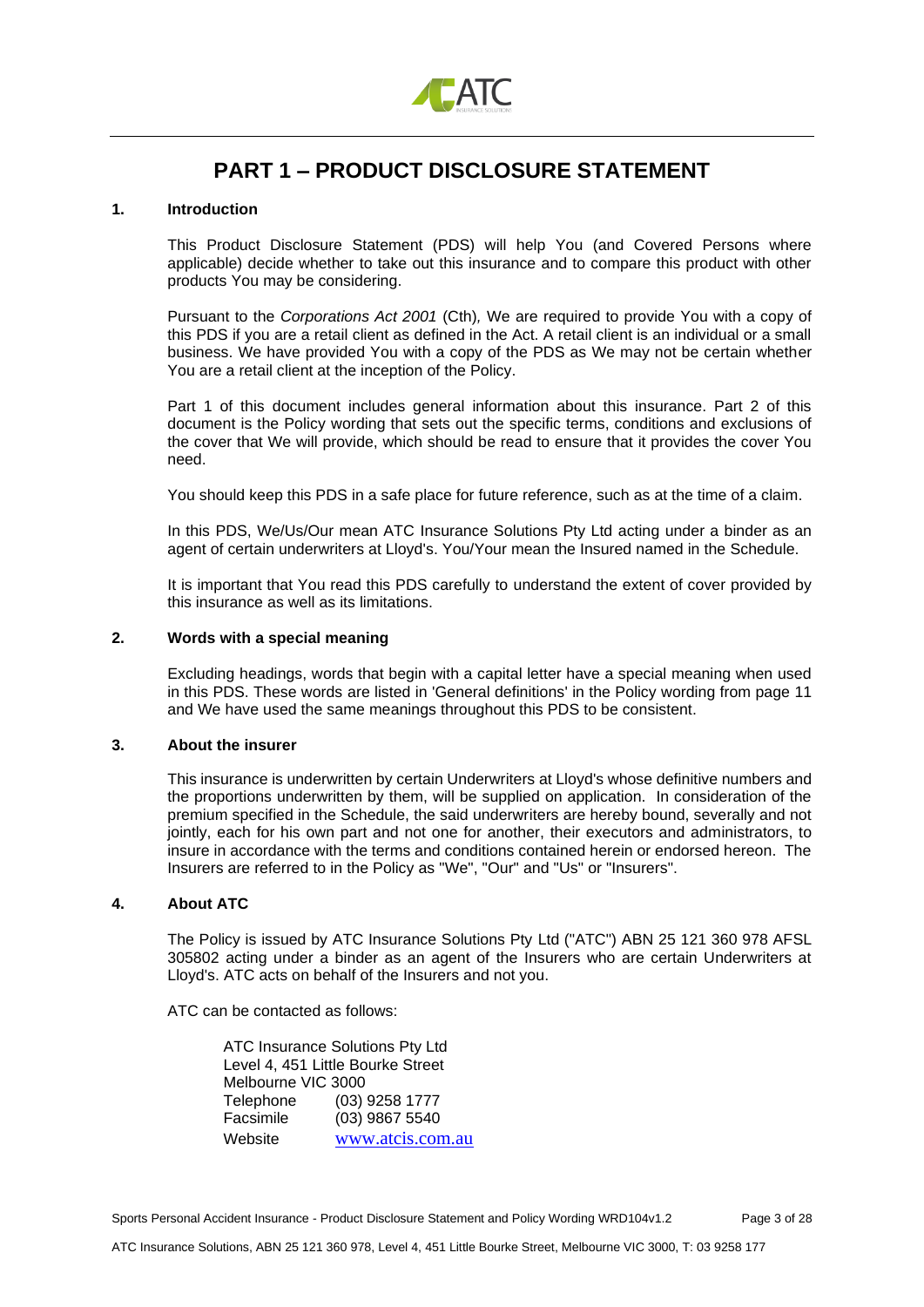

## <span id="page-3-0"></span>**5. Overview of this insurance**

This insurance Policy is intended to provide a benefit to a Covered Person whilst they are undertaking the following activities arranged by or under the auspices of the Insured:

- playing or taking part in a club, representative, state or national match
- attending a training or practice session
- administrative, social or fundraising activities of the Insured
- travelling to, from or between the activities stated above and a Covered Person's normal place of residence or employment.

This insurance Policy provides for the payment of lump sums or weekly benefits if a Covered Person suffers from a Bodily Injury or Sickness that result in an Insured Event. The Insured Events are listed in the 'Benefits payable' from page 16. The amount of cover for an Insured Event will be stated in the Schedule We issue to You.

There are various additional benefits stated within the Policy which are available to You including non-Medicare medical expenses, home modification and relocation assistance, hospitalisation benefit, Domestic Duties assistance and funeral expenses. Cover under each additional benefit is only provided if a benefit is stated in the Schedule. Refer to Clause 5 'Additional benefits' from page 18 for more information.

#### <span id="page-3-1"></span>**6. Significant features and benefits of the cover**

The following is a summary only of some of the key features available under the Policy. Please refer to the terms, conditions and exclusions of the Policy wording in Part 2 of this document for full details of the cover.

Section A: death – We will pay a fixed or salary related benefit equal to the amount specified in the Schedule in the event of a Covered Person having an Accident when covered by the Policy which results in their death within 12 months of the Accident.

Section B: capital benefits (including Permanent Total Disablement) – We will pay a fixed or salary related benefit equal to the amount specified in the Schedule in the event of a Covered Person having an Accident when covered by the Policy which results in Permanent disablement within 12 months of the Accident.

Section C: Permanent Total Disablement from Sickness – We will pay a fixed or salary related benefit equal to the amount specified in the Schedule in the event of a Covered Person suffering from a Sickness that first manifests itself when covered by the Policy which results in Permanent Total Disablement within 12 months.

Section D: loss of Income - We will pay a weekly benefit equal to the amount specified in the Schedule in the event of a Covered Person having an Accident when covered by the Policy which results in Temporary Total or Partial Disablement within 12 months of the Accident.

The following additional benefits are also included within the Policy, as long as a benefit is stated within the Schedule:

- non-Medicare medical expenses;
- Student allowance:
- Parental inconvenience benefit:
- hospitalisation benefit;
- coma benefit;
- home modification and relocation assistance;
- rehabilitation expenses;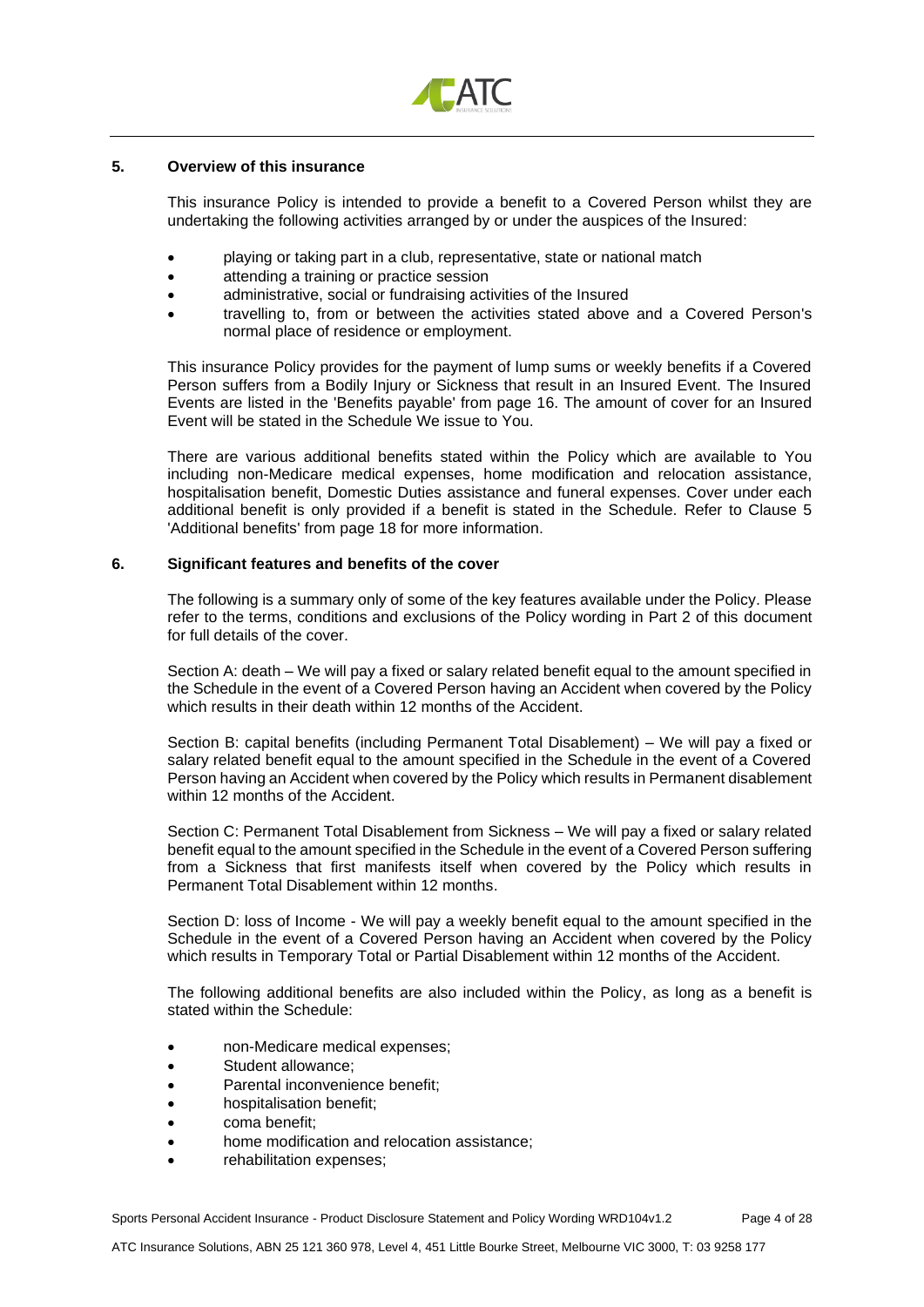

- retraining expenses;
- membership fees benefit;
- funeral expenses;
- Domestic Duties assistance;
- Personal Property expenses;
- disappearance;
- exposure.

#### <span id="page-4-0"></span>**7. Your individual requirements**

When preparing this PDS, We have not taken into account Your individual objectives, requirements or financial position. We generally distribute our products through licensed insurance brokers or advisers (intermediaries).

You should discuss with Your intermediary the type of risks You need to insure against and the appropriate amount of cover that You need. Further, if You have any questions about the appropriateness of this product for Your objectives, requirements or financial position, You should seek advice from Your intermediary.

If You wish to contact Us about this PDS, please use the contact details given above. However, We can only provide You with factual information or general advice about this product and cannot advise You whether the product is appropriate for Your objectives, requirements or financial position.

If Your circumstances change after taking out this insurance, relevant to the risks we have agreed to insure, You should notify Us (or ask Your intermediary to do so on Your behalf) as soon as possible.

## <span id="page-4-1"></span>**8. Other issues to consider before taking out this insurance**

Like all insurance contracts, the Policy contains exclusions, terms and conditions, as well as limits and sub-limits that You should be aware of when considering whether to purchase this product.

#### <span id="page-4-2"></span>**9. Exclusions and limitations**

The Policy has a number of general exclusions that apply to all benefits under the Policy. For example, We will not cover any Pre-Existing Conditions or degenerative conditions. A full list of exclusions are listed in Clause 7 'General Exclusions' from page 24.

Please also refer to Clause 6 'Special Provisions' from page 22 which set out other circumstances when benefits may not be payable or may be limited in some way.

## <span id="page-4-3"></span>**10. Benefits payable**

There is a maximum amount We will pay for each benefit. These amounts are shown in the Schedule.

## <span id="page-4-4"></span>**11. General conditions**

The Policy has a number of general conditions that apply to each benefit. These conditions are listed from page 25.

In some circumstances, a breach of a condition may entitle Us to refuse to pay a claim or reduce the amount We are liable to pay.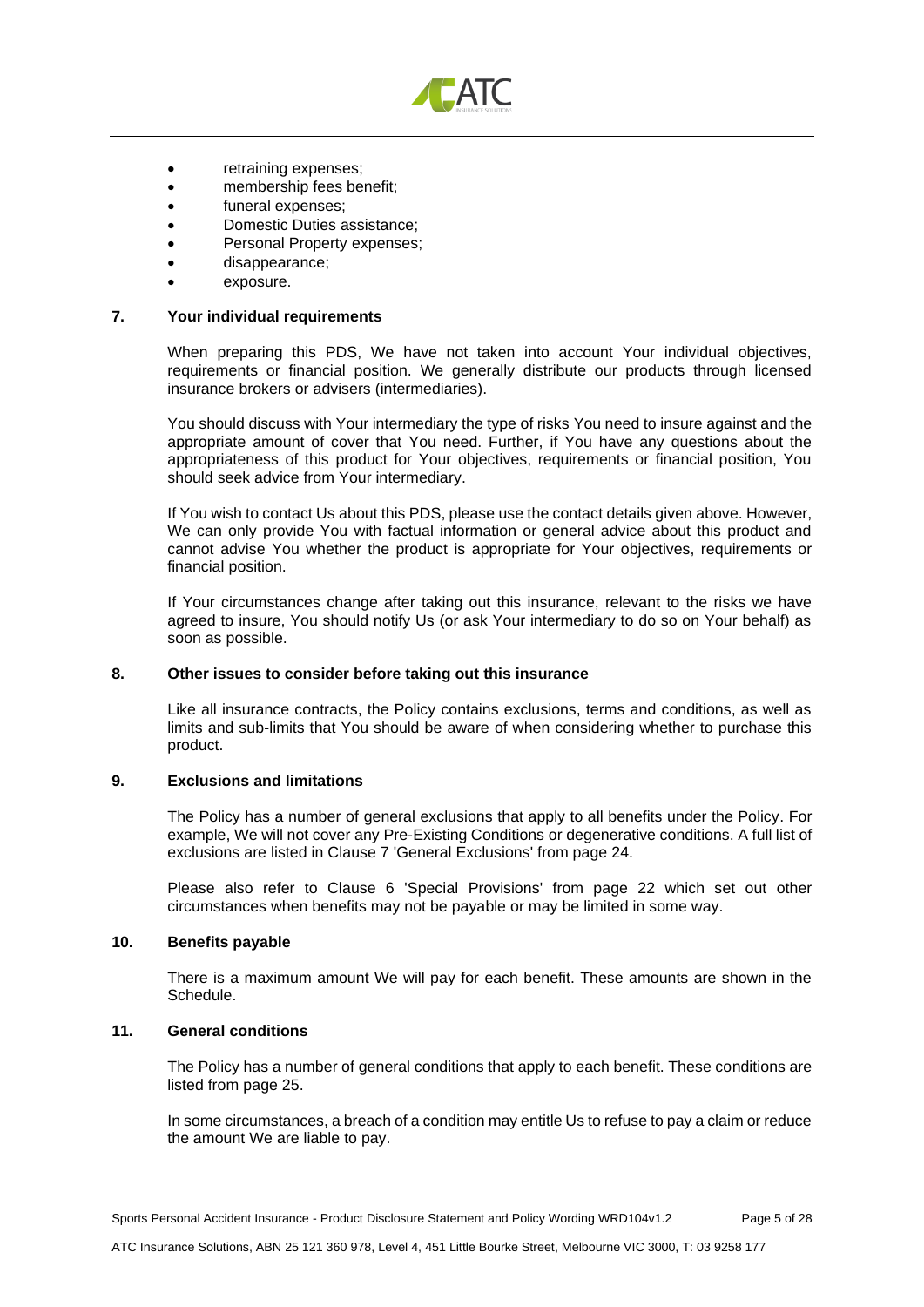

## <span id="page-5-0"></span>**12. Our contract with You**

The terms of cover are contained in this PDS, the Schedule, any attachments to the Schedule, the application for the insurance, and any endorsements We issue.

You should keep all of the Policy documents in a safe place.

#### <span id="page-5-1"></span>**13. How to renew this insurance**

Before the expiry date of the Policy, We will send You a renewal notice via your insurance broker or intermediary advising whether We will offer to renew the Policy and on what terms. You should carefully check the information shown on each renewal notice to ensure that the details are correct.

We will provide You with a supplementary PDS if any information in the original PDS has changed since the insurance was first taken out.

## <span id="page-5-2"></span>**14. The Premium**

When calculating Your Premium We take into account a number of factors, including the number of Covered Persons insured under the Policy, the amount of cover You select and We provide, Your previous claims history and the activities being undertaken by Covered Persons.

Your Premium is also subject to Commonwealth and State taxes and charges including GST and stamp duty. A split of the Premium is provided on the Schedule.

Please note that the cover We provide is subject to payment of the Premium by the Premium Due Date stated on the Schedule. Non-payment of Premium may result in cancellation of the Policy.

#### <span id="page-5-3"></span>**15. Your duty of disclosure**

Before you enter into an insurance contract, you have a duty to tell Us anything that you know, or could reasonably be expected to know, may affect Our decision to insure you and on what terms.

You have this duty until We agree to insure You.

You have the same duty before You renew, extend, vary or reinstate an insurance contract.

#### **You do not need to tell Us anything that:**

- reduces the risk We insure you for; or
- is common knowledge; or
- We know or should know as an insurer; or
- We waive your duty to tell Us about.

#### **If You do not tell Us something**

If you do not tell Us anything you are required to, We may cancel your contract or reduce the amount We will pay you if you make a claim, or both. If your failure to tell Us is fraudulent, We may refuse to pay a claim and treat the contract as if it never existed.

## <span id="page-5-4"></span>**16. Third Party Rights**

No third party will be able to enforce any rights under this Policy.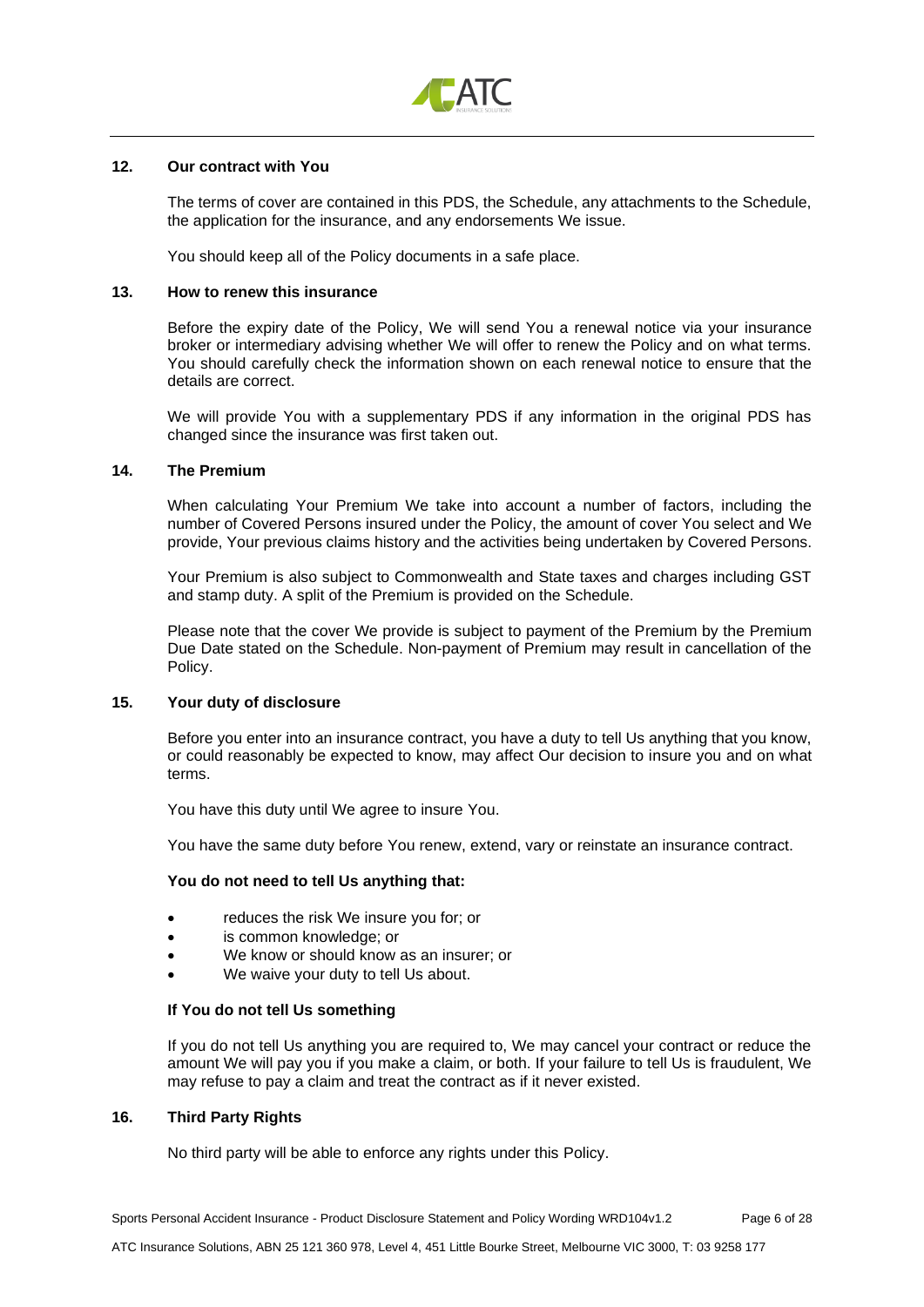

## <span id="page-6-0"></span>**17. General Insurance Code of Practice**

The General Insurance Code of Practice was developed by the Insurance Council of Australia to further raise standards of practice and service across the general insurance industry.

You can obtain more information on the Code of Practice, how it applies in relation to Us and ATC and Your rights under its terms, by contacting Us and/or ATC. Information on the Code can be found at http://codeofpractice.com.au/.

This insurance does comply with the Code of Practice.

#### <span id="page-6-1"></span>**18. Change in risk and business activities**

If You change your business activities which results in an increase in the risk of a claim under the Policy, the You must notify Us as soon as practicably possible.

When We are notified of a change We will tell You if this affects your policy. For example We may cancel Your policy in accordance with the Cancellation Provisions, amend the terms of Your policy or require You to pay more for Your insurance. If You do not inform Us about a change it may affect any claim You make or could result in Your insurance being invalid.

#### <span id="page-6-2"></span>**19. Cooling off**

You have 14 days after the Policy has commenced to decide if the Policy meets Your needs. You may exercise your cooling off right by advising Us directly or via your insurance broker or intermediary that You wish to cancel Your Policy (refer to 'Cancellation' clause 18 below and clause 8.5 of 'General Conditions').

If You do this, We will refund any Premium You have paid during the cooling off period unless You or a Covered Person have made a claim, or anything else has occurred during the cooling off period for which a claim is payable. If We are unable to recover any charges or taxes paid by Us, this will be deducted from the refund amount.

#### <span id="page-6-3"></span>**20. Cancellation**

The Policy may be cancelled:

- 20.1 by the Insured at any time by giving notice in writing to Us. Such cancellation will be effective from the date upon which We physically receive Your notice. Upon receipt of such notice the Insured will be entitled to a pro rata refund of premium for that portion of the Policy not utilised, less 10% of the premium amount, any administration fees and any Government taxes or duties we are unable to recover;
- 20.2 by Us in accordance with the provisions of the Insurance Contracts Act 1984. The Insured will be entitled to a pro rata refund of premium for that portion of the Policy not utilised less any administrative fees and any Government taxes or duties we are unable to recover.

Subject at all times to Us retaining any minimum Policy premium amount in force at the time of cancellation.

In the event that the Insured has made a claim or notification under the Policy, the Insured will not be entitled to a pro-rata refund for any unused portion of the premium.

Should the policy be issued on a seasonal basis, this will be considered when calculating a pro-rata refund of premium.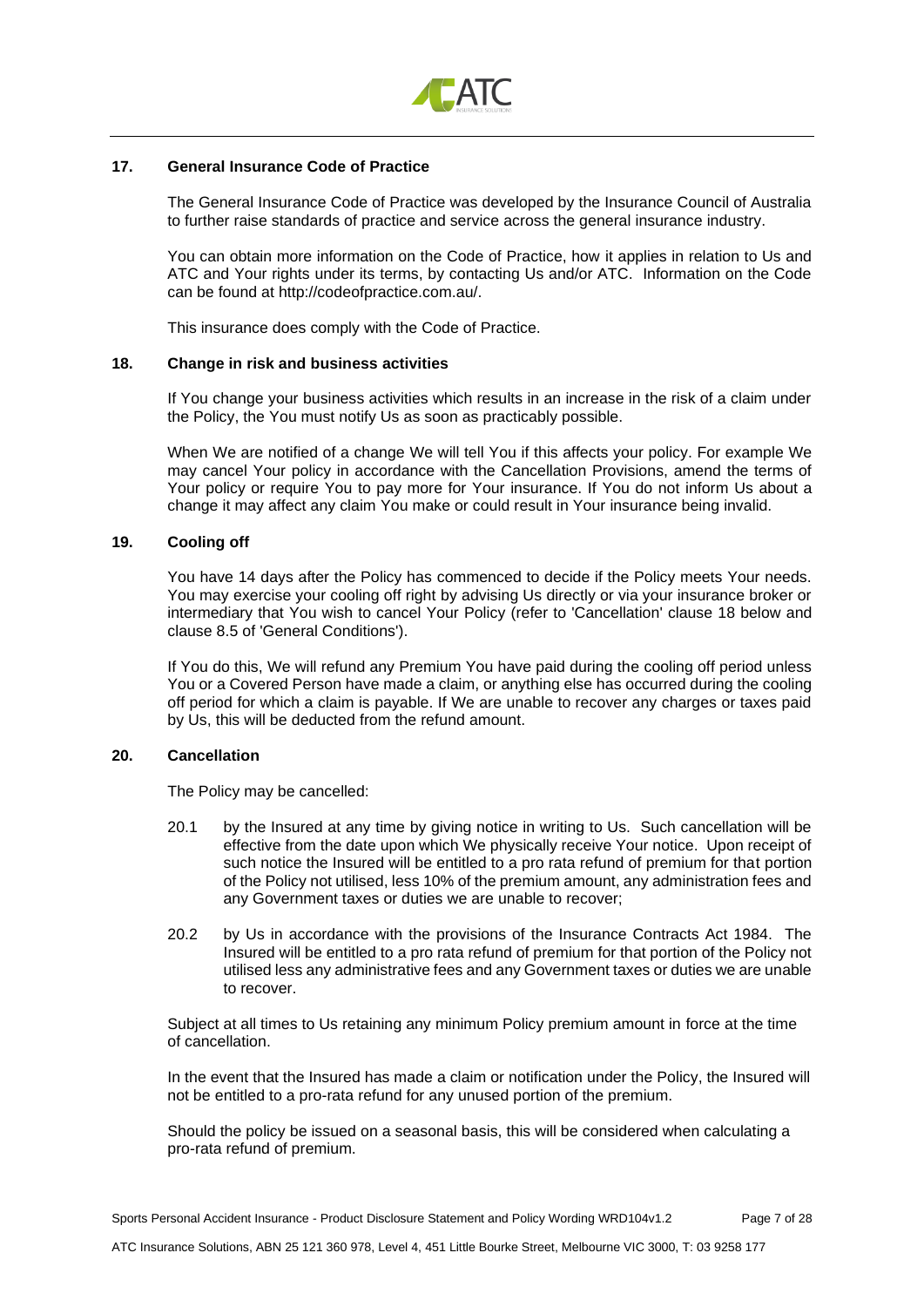

#### <span id="page-7-0"></span>**21. How to make a claim**

To make a claim for benefits under this Policy, You can send a completed claim form to Us as follows:

ATC Insurance Solutions Pty Ltd Level 4, 451 Little Bourke Street Melbourne VIC 3000

Visit Our website to obtain a claim form or contact the ATC Insurance claims team if You have any questions or require assistance.

Please note that claim conditions apply; these are stated in 'Part 2- Policy Wording', Clause 1.

## <span id="page-7-1"></span>**22. Dispute resolution**

We view any complaint made about Our products or services seriously and aim to deal with it promptly and fairly. If you have a complaint please first try to resolve it by speaking to the relevant member of Our staff.

We have an Internal Disputes Resolution process and suggest you contact Our Internal Dispute Resolution Officer on 03 9258 1777 or by writing to Us at the address given above.

If the matter is still not resolved, you may then contact:

Lloyd's Underwriters' General Representative in Australia Level 9, 1 O'Connell Street Sydney NSW 2000 Australia Telephone: 02 8298 0783 Facsimile: 02 8298 0788 Email: [idraustralia@lloyds.com](mailto:idraustralia@lloyds.com)

Following receipt of your dispute, you will be advised whether your dispute will be handled by either Lloyd's Australia or the Policyholder & Market Assistance Department at Lloyd's in London.

If you are still not satisfied with the final decision and you are a natural person or a small business, you may wish to contact the Australian Financial Complaints Authority, which is a free independent external disputes resolution service provided to customers to review and resolve complaints where We have been unable to satisfy your concerns. The complaint must fall within its rules to be considered.

For further details you can visit their website www.afca.org.au or contact them:

GPO Box 3 Melbourne VIC 3001 Telephone: 1800 931 678 Email: [info@afca.org.au](mailto:info@afca.org.au)

AFCA will not generally consider a complaint/dispute unless it is lodged before the earlier of the following time limits:

- within 2 years of the date of Our final IDR response; and
- within 6 years of the date when you first became aware (or should reasonably have become aware) that you suffered the loss.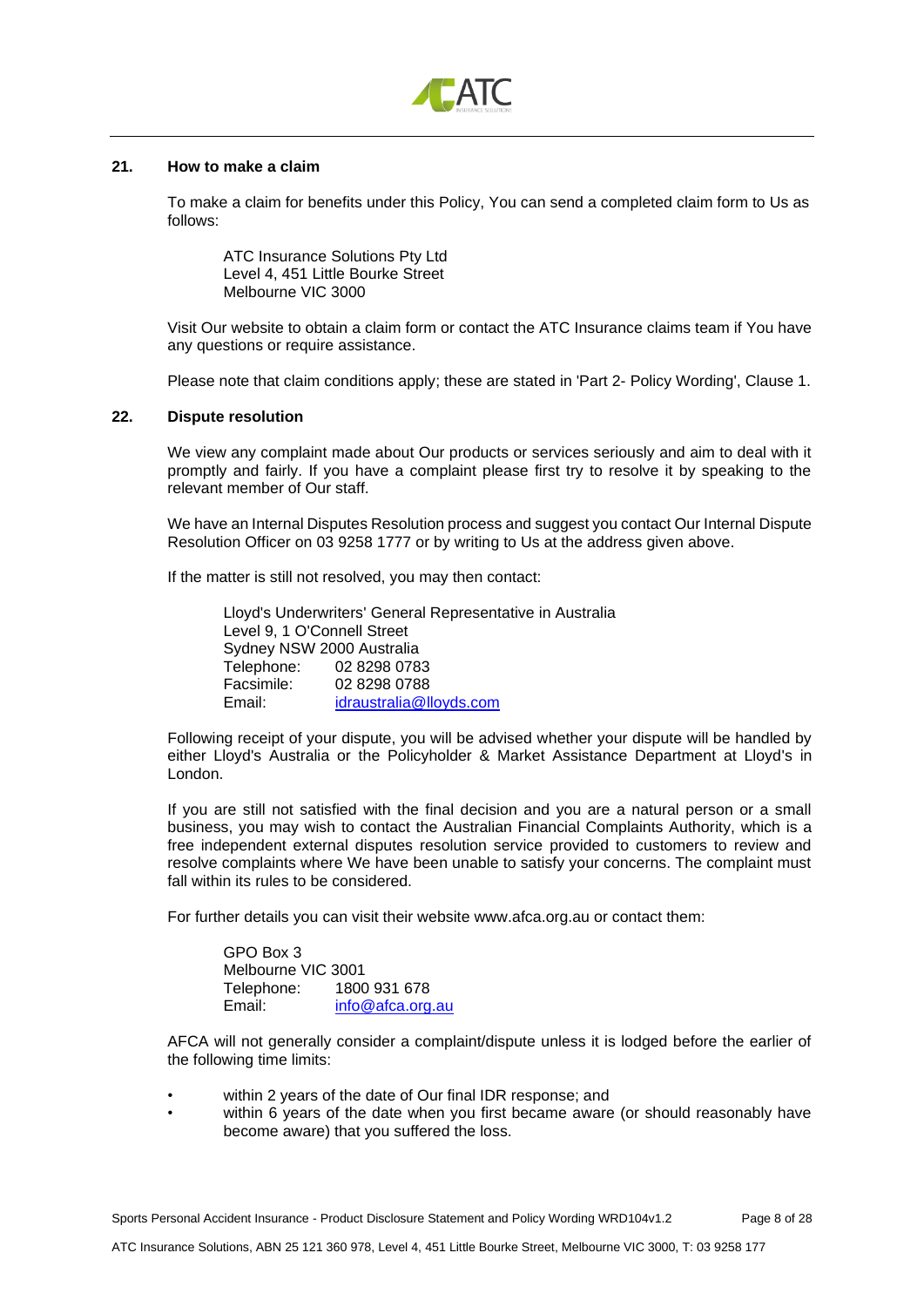

However, AFCA may still consider a complaint/dispute lodged after either of these time limits if it considers that special circumstances apply.

If you are not eligible for referral to AFCA, you may be eligible for referral to the UK Financial Ombudsman Service. Such referral must occur within 6 months of the final decision by the Complaints team at Lloyds. Further details will be provided with their final decision to you.

#### <span id="page-8-0"></span>**23. Privacy**

In this Privacy statement "we", "us" and "our" means ATC acting under a binder as the Insurers agent and "you" or "your" means any individual whose personal information we collect for the purposes of the Policy.

We are bound by the requirements of the *Privacy Act 1988* (Cth), which set out standards on the collection, use, disclosure and handling of personal information.

Personal information is essentially any information or an opinion about an identified individual, or an individual who is reasonably identifiable. See the Privacy Act for full details of what constitutes personal information.

Our Privacy Policy is available at [www.atcis.com.au](http://www.atcis.com.au/) or you can contact us as follows:-

ATC Insurance Solutions Pty Ltd Level 4, 451 Little Bourke Street Melbourne VIC 3000 Telephone: 03 9258 1777

For more information about how Your insurer uses Your personal information please see their full privacy notice, which is available in the Privacy section of their website <https://www.lloyds.com/> or in other formats on request.

We, and our agents, need to collect, use and disclose your personal information in order to consider your application for insurance and to provide the cover you have chosen, administer the insurance and assess any claim and to make special offers of other services and products provided by us or those we have an association with, that might be of interest to you. You can choose not to provide us with some of the details or all of your personal information, but this may affect our ability to provide the cover, administer the insurance or assess a claim.

We may disclose your personal information to third parties (and/or collect additional personal information about you from them) who assist us in providing the above services and some of these are likely to be overseas recipients, including in the United Kingdom. Who they are may change from time to time. You can contact us for details. In some cases we may not be able to take reasonable steps to ensure they do not breach the Privacy Act and they may not be subject to the same level of protection or obligations that are offered by the Act. By proceeding to acquire our services and products you agree that you cannot seek redress under the Act or against us (to the extent permitted by law) and may not be able to seek redress overseas.

These third parties, which include our related entities, distributors, agents, insurers, claims investigators, assessors, lawyers, medical practitioners and health workers, Lloyd's Regulatory Division and anyone either of us appoint to review and handle complaints or disputes, any other parties where permitted or required by law and federal or state regulatory authorities, including Medicare Australia and Centrelink, will only use the personal information for the purposes we provided it to them for (unless otherwise required by law).

Information will be obtained from individuals directly where possible and practicable to do so. Sometimes it may be collected indirectly (e.g. from your representatives or co-insureds or through websites from data you input directly or through cookies and other web analytic tools).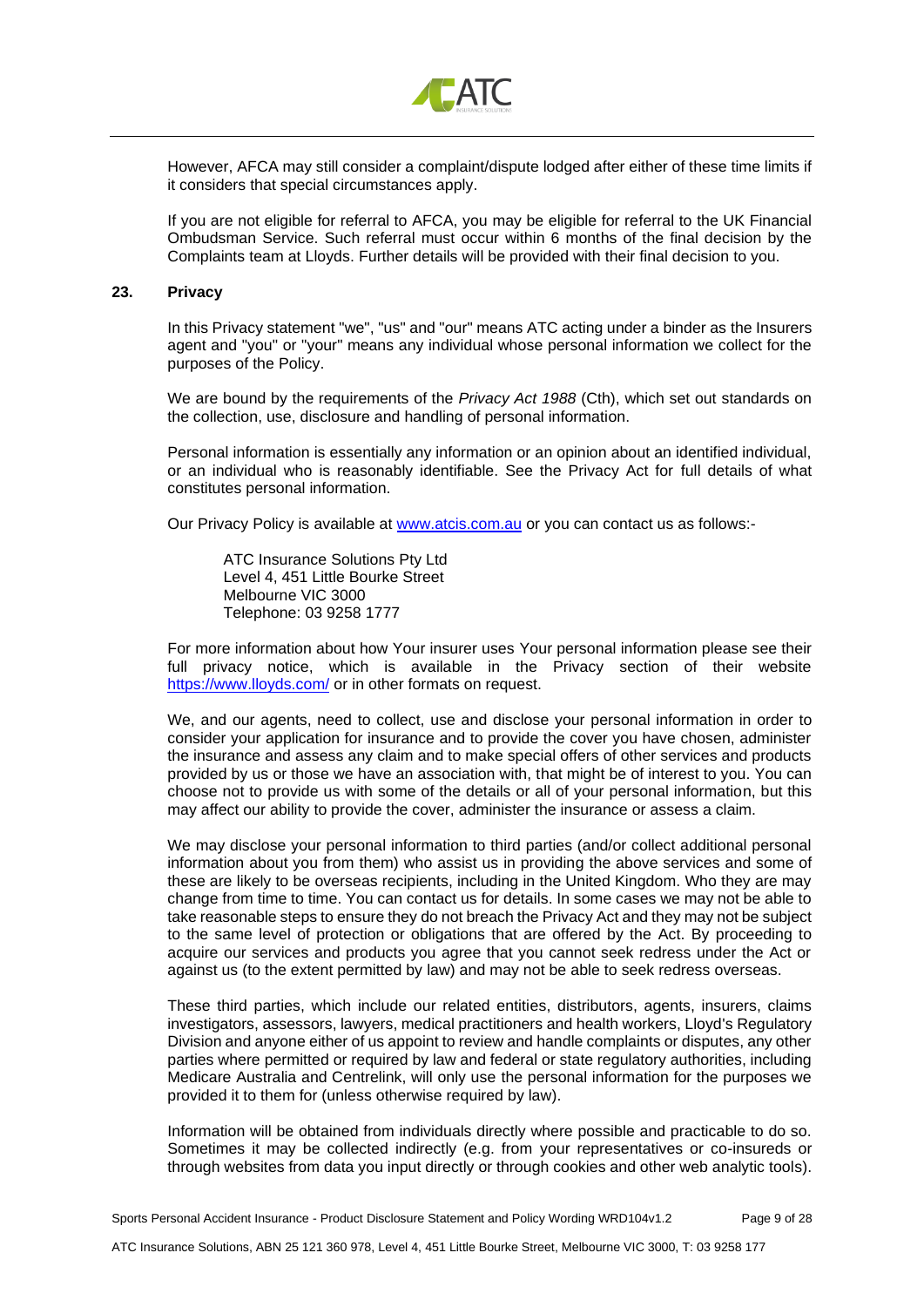

If you provide information for another person you represent to us that:

- you have the authority from them to do so and it is as if they provided it to us; and
- you have made them aware that you will or may provide their personal information to us, the types of third parties we may provide it to, the relevant purposes we and the third parties we disclose it to will use it for, and how they can access it.

If it is sensitive information we rely on you to have obtained their consent on these matters. If you have not done or will not do either of these things, you must tell us before you provide the relevant information.

By providing us with personal information, you and any person you provide personal information for, consent to these uses and these disclosures unless you tell us otherwise. If you wish to withdraw your consent, including for things such as receiving information on products and offers by us or persons we have an association with please contact ATC.

## **16. Electronic Communication**

Pursuant to the *Insurance Contracts Act 1984* (Cth), a notice or other document may be given by electronic communication in accordance with the *Electronic Transactions Act 1999* (Cth) and any regulations made under that Act. Amongst other things, this means that We can communicate with You by email.

If You are represented by an agent (e.g. your insurance broker) and they provide Us with their nominated email address, they and You consent to Us delivering documents electronically to that email address, unless you or they tell us otherwise. Any documents sent by email will be considered to have been received by You and Your Agent twenty four hours from the time We send them to that email address.

In all other cases, if You provide Us with Your nominated email address You consent to Us delivering documents electronically to that email address, unless You tell us otherwise. Any documents sent by email will be considered to have been received by You twenty four hours from the time We send them to that email address.

It is You and Your Agent's obligation to ensure that any email address provided to Us is up to date and let Us know promptly if it changes.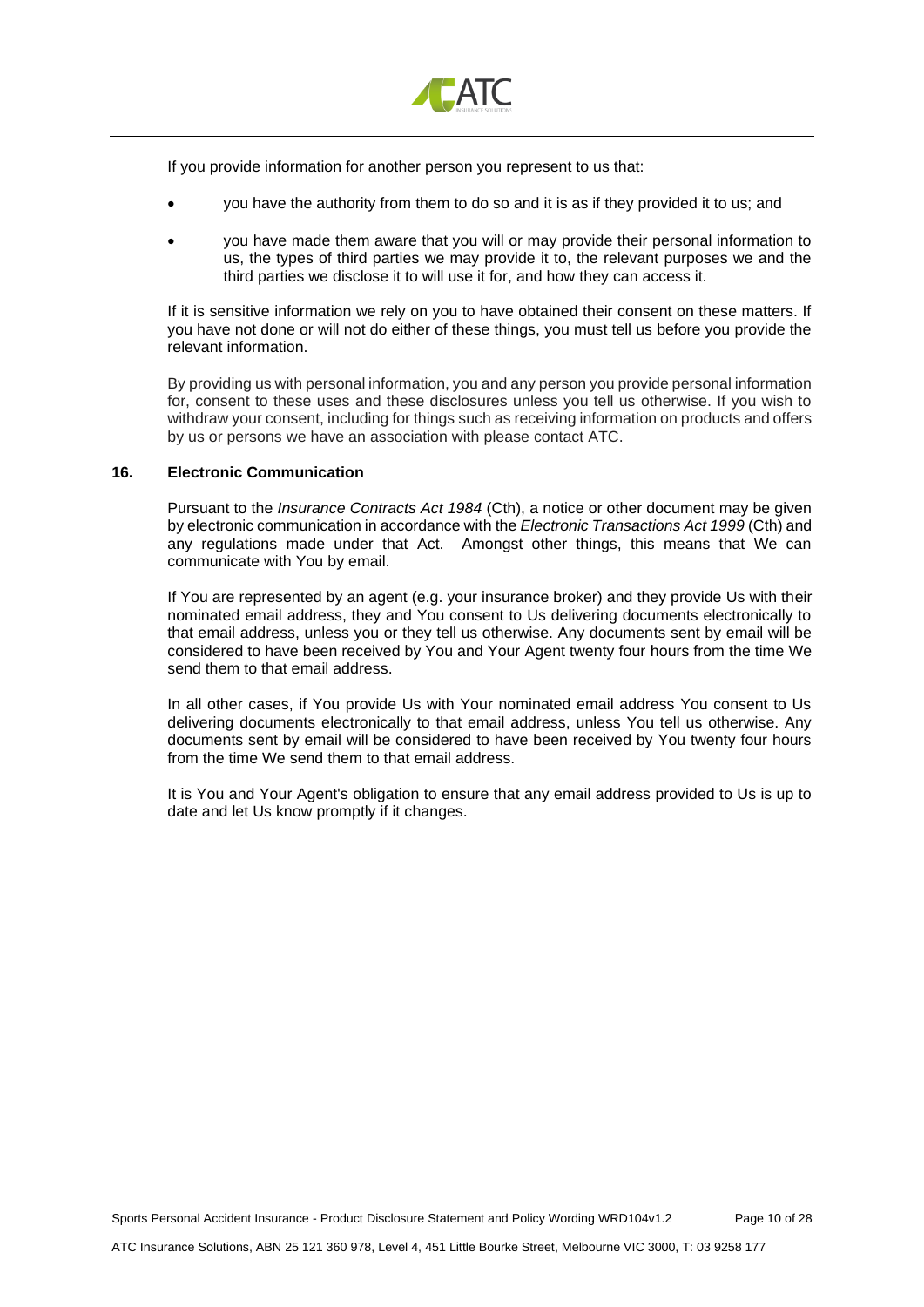

## **PART 2 – POLICY WORDING**

## <span id="page-10-1"></span><span id="page-10-0"></span>1. **HOW TO MAKE A CLAIM**

To make a claim for benefits under this Policy, You can send a completed claim form to Us as follows:

ATC Insurance Solutions Pty Ltd Level 4, 451 Little Bourke Street Melbourne VIC 3000

Visit Our website at [www.atcis.com.au](http://www.atcis.com.au/) to obtain a claim form or contact Us and we will send you the relevant claim form.

Please contact the ATC Insurance claims team on (03) 9258 1777, if You have any questions or require assistance.

## <span id="page-10-2"></span>2. **CLAIM CONDITIONS**

- **2.1.** At Your expense, We must be provided with all certificates and evidence that We require (including the completed claim form) to enable Us to assess Our liability for the claim. This information must be received by Us within 90 days after the Insured Event. Any failure to supply this information within this period shall not invalidate or prejudice the claim if it was not reasonably possible to do so, provided that it is supplied to Us as soon as is reasonably possible and in no event (except in the absence of legal capacity) no later than 12 months from the date of the Insured Event.
- **2.2.** In order to assess a claim and ongoing benefits, a Covered Person shall submit to medical examination at Our expense as often as is reasonably required, and allow Us access to all medical records, notes and correspondence which relate to the subject of a claim or an associated Pre-existing Condition if and when We ask for them.
- **2.3.** If We inadvertently pay You in excess of Your entitlements under this Policy, We reserve the right to recover that overpayment, including by deducting the excess amount from any amounts subsequently payable under this Policy in respect of the same Bodily Injury or Sickness.
- **2.4.** In the event of a claim being made under Insured Events 2, 27, 28 or 29, where We are not certain that the claim is payable, the claim will be subject to the approval of two independent medical referees – one appointed by You and one appointed by Us. If the referees are unable to agree between themselves whether You do or do not fall under the cover provided by Insured Events 2, 27, 28 or 29, a third independent referee will be appointed by them and his or her decision shall be final and binding on all parties.

## <span id="page-10-3"></span>3. **GENERAL DEFINITIONS**

The following definitions apply to words used in this Policy when they begin with a capital letter:

- **3.1. ACCIDENT or ACCIDENTAL** means a sudden, violent, unexpected, external and specific event that occurs by chance at a specific time and place.
- **3.2. AGGREGATE LIMIT** means the total amount payable specified in the Schedule for all Bodily Injury claims arising under this Policy from any one Occurrence during the Policy Period and within the Scope of Cover. In the event that claims from one Occurrence arising under this Policy exceed the Aggregate Limit, each claim will be reduced in proportion to the amount by which the total of all claims exceed this limit.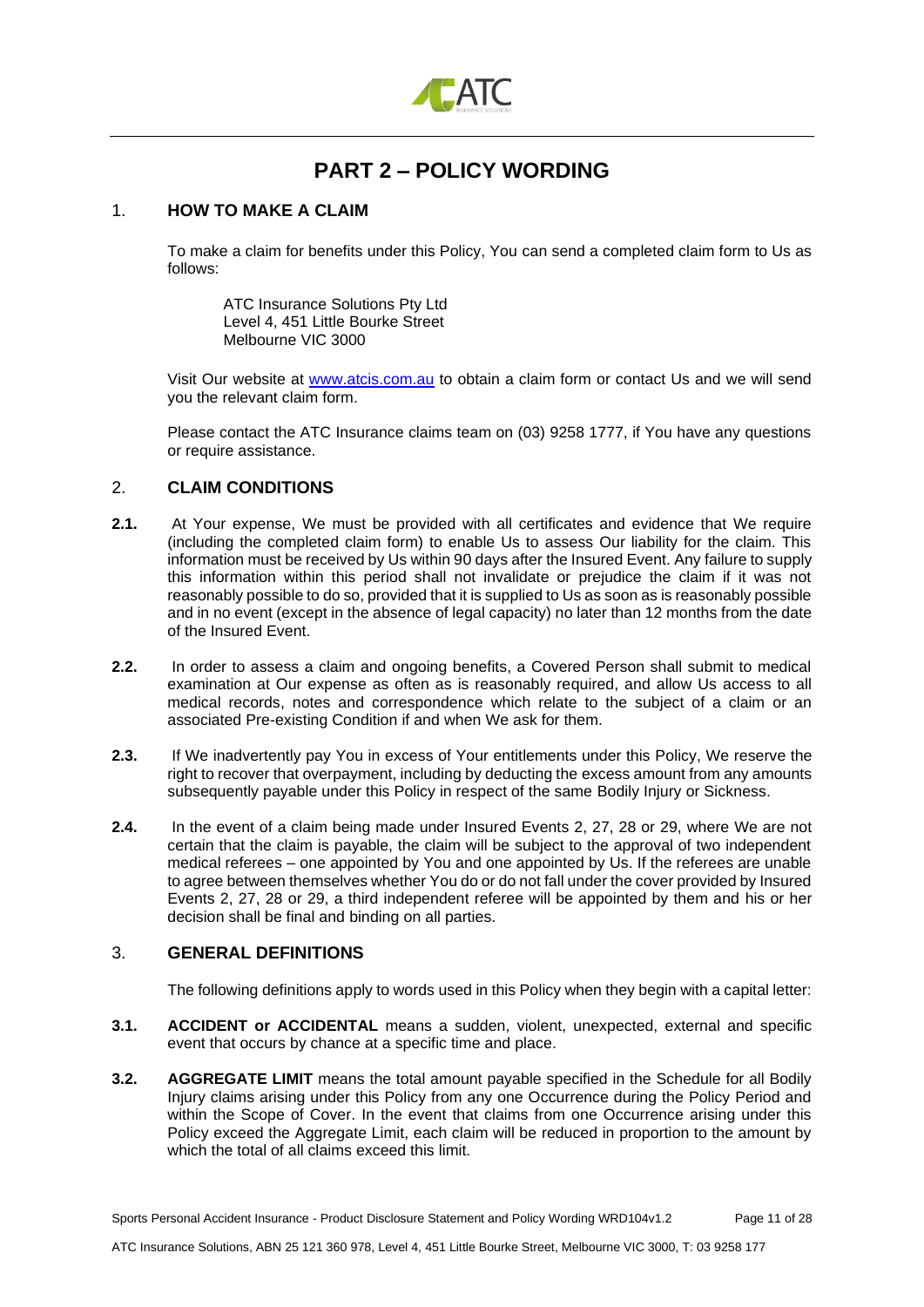

- **3.3. BENEFIT PERIOD** means the maximum period of time for which a benefit is payable as specified in this Policy wording or the Schedule and which commences after expiry of the applicable Waiting Period.
- **3.4. BODILY INJURY** means an injury that:
	- **3.4.1.** is caused solely and directly by an Accident, and that occurs independently of any other cause or condition (including but not limited to any other Bodily Injury, or Sickness, illness or disease); and
	- **3.4.2.** is caused by an Accident suffered by a Covered Person during the Policy Period and within the Scope of Cover.

A Bodily Injury does not include a Sickness, a Pre-Existing Condition, or any degenerative, congenital or other condition that does not result solely and directly from the Accident that caused the Bodily Injury.

- **3.5. COMPUTER SYSTEM** means any computer, hardware, software, communications system, electronic device (including, but not limited to, smart phone, laptop, tablet, wearable device), server, cloud or microcontroller including any similar system or any configuration of the aforementioned and including any associated input, output, data storage device, networking equipment or back up facility, owned or operated by you or any other party.
- **3.6. COVERED PERSON** means a person named or described in the Schedule and for whom Premium has been paid or agreed to be paid by You to Us by the Premium Due Date.
	- **3.6.1.** Cover for each Covered Person will begin at the commencement of the Policy Period or upon joining the Insured during the Policy Period, whichever occurs last, and will only be operative during the Scope of Cover stated on the Schedule. Cover will cease if the Policy is not renewed or when the relationship between the Insured and a Covered Person that made them eligible for cover ceases to exist.
	- **3.6.2.** A Covered Person is not a party to the contract of insurance. This insurance agreement is between Us and the Insured stated in the Schedule.
- **3.7. CYBER ACT** means an unauthorised, malicious or criminal act or series of related unauthorised, malicious or criminal acts, regardless of time and place, or the threat or hoax thereof involving access to, processing of, use of or operation of any Computer System.

## **3.8. CYBER INCIDENT** means

- **3.8.1.** means any error or omission or series of related errors or omissions involving access to, processing of, use of or operation of any Computer System; or
- **3.8.2.** any partial or total unavailability or failure or series of related partial or total unavailability or failures to access, process, use or operate any Computer System.
- **3.9. DEPENDANT** means a Covered Person's and their Spouse/Partner's unmarried financially dependent children under the age of 19 (or up to 25 years of age if a full-time Student at an accredited institution of higher learning).
- **3.10. DOMESTIC DUTIES** means the usual and ordinary activities undertaken by someone as a homemaker including washing, cooking, cleaning and child-minding.
- **3.11. EXCESS** means the amount shown in the Schedule which is payable by You or a Covered Person in the event of a claim under this Policy.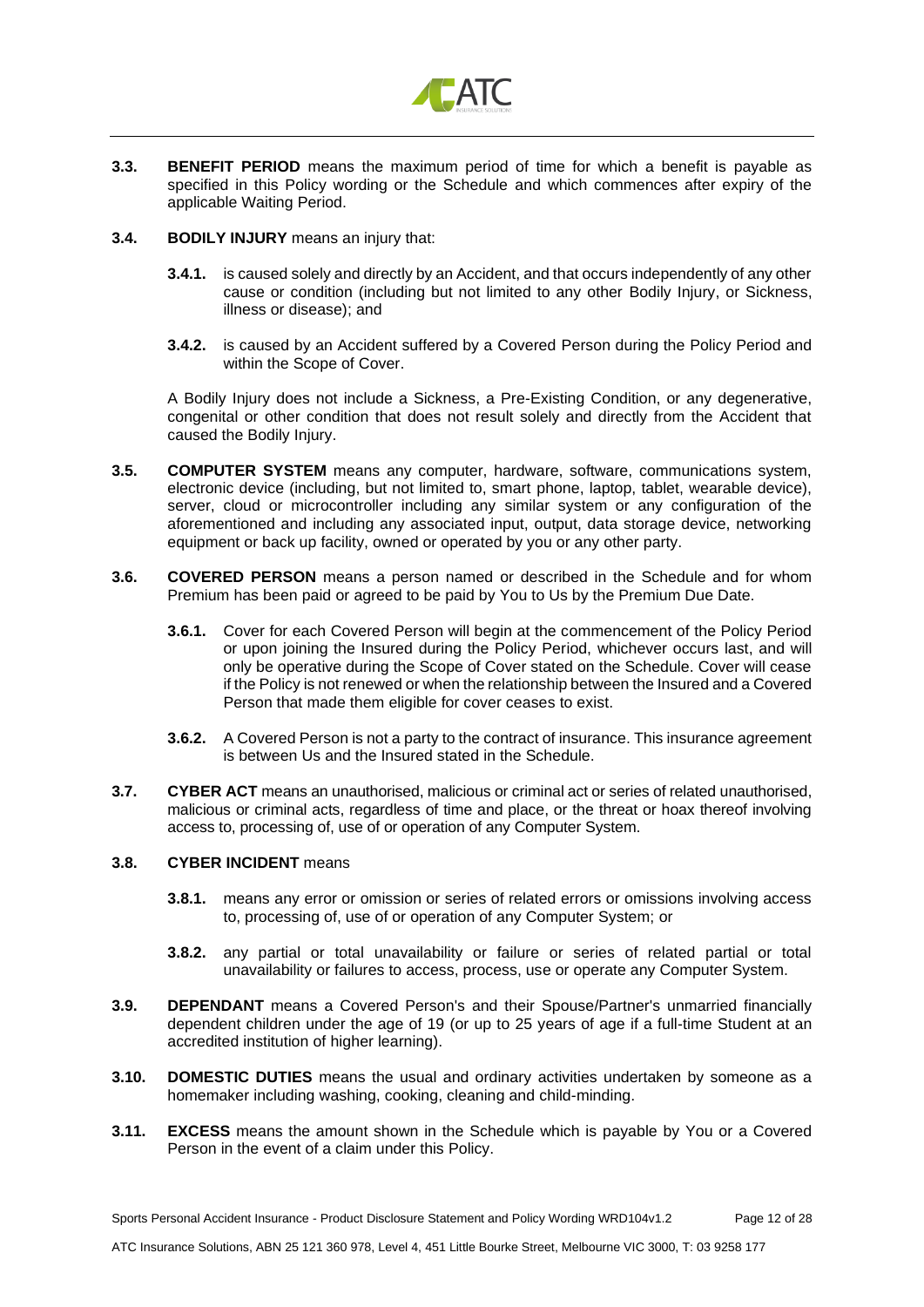

## **3.12. EXTREME SPORTS** means:

- **3.12.1.** BMX or mountain bike riding; bike riding on a circuit or on a course specifically built or intended for competition;
- **3.12.2.** go karting;
- **3.12.3.** horse riding and related activities;
- **3.12.4.** snowboarding; snow skiing;
- **3.12.5.** surfing; jet skiing; water skiing; wakeboarding (or any other sport or activity that
- **3.12.6.** involves being towed by any form of watercraft);
- **3.12.7.** martial arts or boxing (or any similar combative sport or activity including sparring);
- **3.12.8.** mountain climbing; abseiling; BASE jumping; parachuting; gliding of any description (including paragliding, hang gliding or any similar activity, whether in tandem or otherwise);
- **3.12.9.** skateboarding (including longboarding); rollerblading; skating or any other similar activity or
- **3.12.10.** taking part in any racing or time trials of any kind (other than on foot).
- **3.13. FINGERS AND TOES** means the digits of a hand or foot.
- **3.14. INCOME** means:
	- **3.14.1.** For a Covered Person who is a salaried employee or receives a wage the average gross weekly income earned (excluding any overtime, commission, bonuses and any other allowances) actually paid to the Covered Person that was earned from personal exertion from his or her usual employment in the 12 month period immediately preceding the date of Bodily Injury or Sickness (or any shorter period that they have been so engaged in the same occupation).
	- **3.14.2.** For a Covered Person who is self-employed the average gross weekly income, after deducting all costs and expenses incurred in deriving that income, earned from their personal exertion over the 12 month period immediately preceding the date of Bodily Injury or Sickness (or any shorter period that they have been self-employed in the same occupation).
	- **3.14.3.** For a Covered Person who is on a salary package or total employment cost (TEC) basis – the average gross weekly income earned from their personal exertion over the 12 month period immediately preceding the date of Bodily Injury or Sickness (or any shorter period that they have been employed in the same occupation) including but not limited to wages, motor vehicle and travel allowances, clothing allowances, meal allowances or housing loans and rental allowances but excluding overtime, commission, bonuses and potentially other allowances.
- **3.15. INCONVENIENCE EXPENSES** means any costs related to transportation or accommodation only.
- **3.16. INSURED** means the insured stated in the Schedule.
- **3.17. INSURED EVENT(S)** means the events specified for which benefits are payable with respect

Sports Personal Accident Insurance - Product Disclosure Statement and Policy Wording WRD104v1.2 Page 13 of 28 ATC Insurance Solutions, ABN 25 121 360 978, Level 4, 451 Little Bourke Street, Melbourne VIC 3000, T: 03 9258 177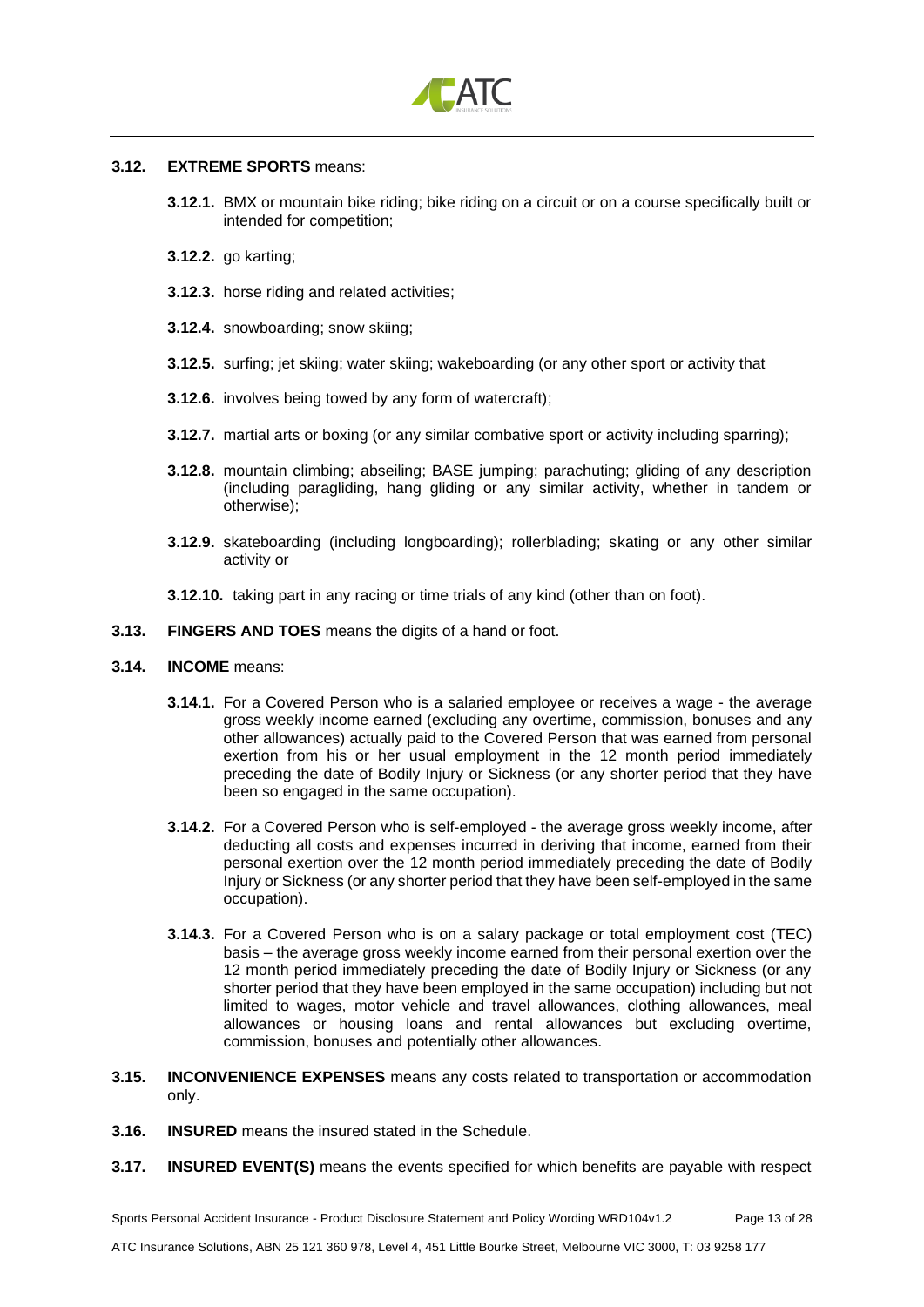

to Bodily Injury or Sickness as defined in this Policy.

- **3.18. LIMB(S)** means the leg above the ankle or the arm above the wrist.
- **3.19. MEDICAL PRACTITIONER** means a legally qualified and registered medical practitioner who is not an employee of the Insured, a Covered Person or a relative of the Covered Person and who is acting within the scope of their registration and pursuant to all relevant laws.
- **3.20. MENTAL DISORDER** means any psychological or behavioural disorder, including, but not limited to, depression; stress; anxiety; neurotic, psychotic, mood, personality, and dissociative disorders; any condition that is a consequence of the treatment of any of these conditions; and any associated physical symptoms, including, but not limited to, physical fatigue.
- **3.21. NUCLEAR, CHEMICAL or BIOLOGICAL TERRORISM** means the use of any nuclear weapon or device or the emission, discharge, dispersal, release or escape of any solid, liquid or gaseous chemical agent and/or biological agent by any person or group(s) of persons, whether acting alone or on behalf of or in connection with any organisation(s) or government(s), committed for political, religious or ideological purposes or reasons including the intention to influence any government or to put the public, or any section of the public, in fear.
- **3.22. OCCURRENCE** means an event or Accident or a series of events or Accidents consequent upon or attributable to one source or original cause.
- **3.23. PARAPLEGIA** means the total and Permanent paralysis of both legs.
- **3.24. PERMANENT** means lasting at least 12 consecutive months and, in relation to Bodily Injury or Sickness, is beyond hope of improvement.
- **3.25. PERMANENT PARTIAL DISABLEMENT** means any Permanent disability which is not otherwise defined under Insured Events 2 – 27. The Covered Person's occupation will not be taken into consideration when assessing this benefit.
- **3.26. PERMANENT TOTAL DISABLEMENT** means any Permanent disablement resulting from a Bodily Injury or Sickness and which entirely prevents the Covered Person from carrying on any gainful profession, trade or occupation for which he or she is reasonably qualified by reason of education, training or experience.
- **3.27. PERSONAL PROPERTY** means any form of property owned by the Insured or a Covered Person (or for which they are responsible) that is movable and not affixed to or associated with the land .
- **3.28. POLICY** means the agreement between You and Us to provide insurance cover according to the terms, conditions and exclusions contained in this document, the application for insurance, the Schedule, any attachments to the Schedule and any endorsements.
- **3.29. POLICY PERIOD** means the period specified in the Schedule.
- **3.30. POLICY TERRITORY** means the territories in which the policy provides cover as stated on the Schedule.
- **3.31. PRE-EXISTING CONDITION(S)** means any Sickness, illness, disease, injury, disability or other condition (including any known symptoms or side effects of these):
	- **3.31.1.** that the Covered Person is aware of, or would reasonably have been expected to have been aware of in the circumstances; or
	- **3.31.2.** for which the Covered Person has had medical treatment or advice

Sports Personal Accident Insurance - Product Disclosure Statement and Policy Wording WRD104v1.2 Page 14 of 28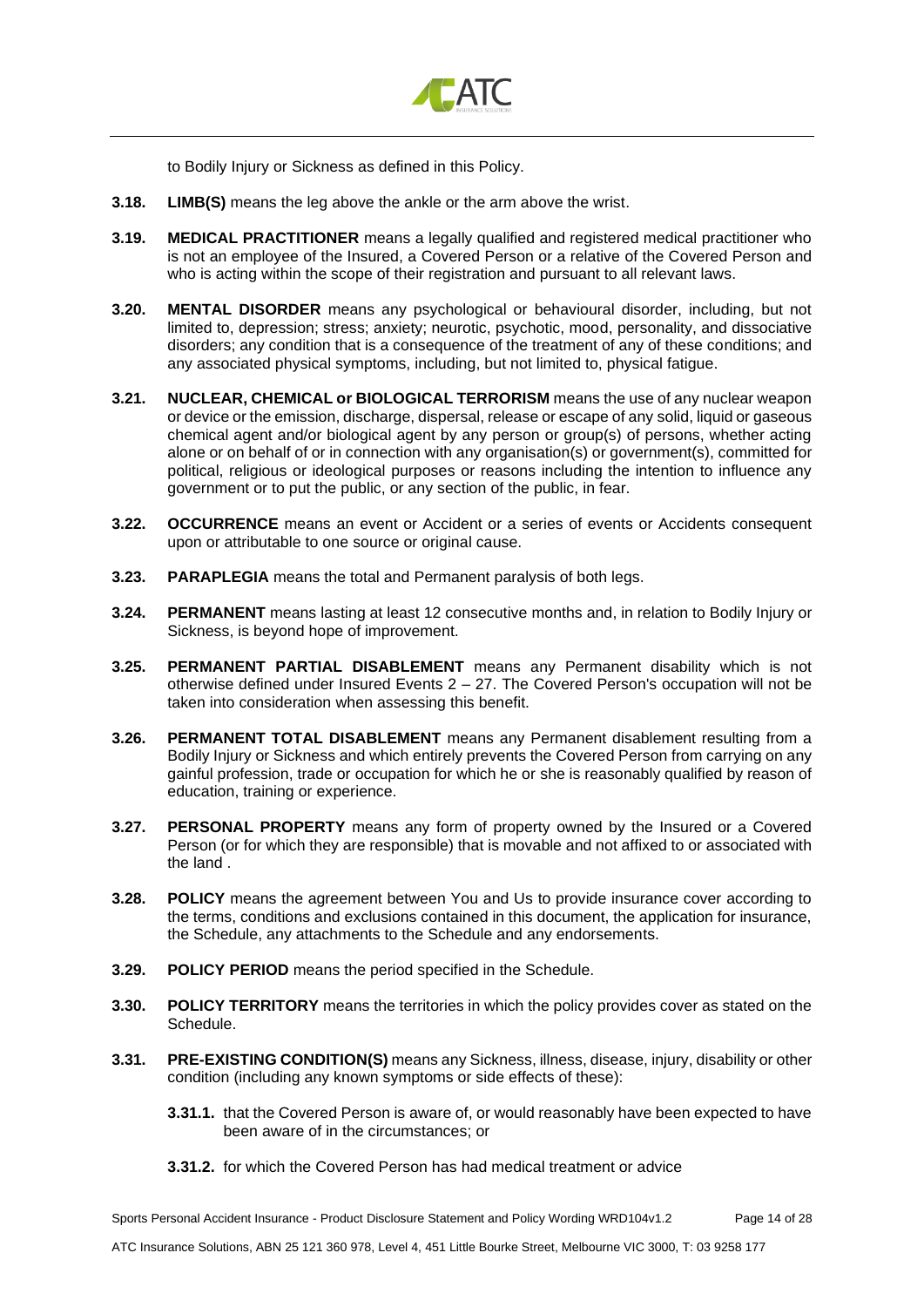

prior to the commencement of his or her cover under the Policy.

Such condition will not be a Pre-Existing Condition if the Covered Person, since the commencement of his or her cover under the Policy has been able to cease all treatment or advice for at least six consecutive months with the agreement of a Medical Practitioner.

For the purpose of this Policy a Covered Person will not be regarded as "able to cease all treatment or advice" if further treatment or advice would be considered to be likely, expected or inevitable by a Medical Practitioner. In this case, the Pre-Existing Condition exclusion will still apply.

- **3.32. PREMIUM** means the amount payable by the Insured calculated as shown on the Schedule.
- **3.33. PREMIUM DUE DATE** means the date stated in the Schedule when the Premium must be paid in order for the Policy to remain in operation
- **3.34. QUADRIPLEGIA** means the total and Permanent paralysis of both arms and both legs or of the entire body below the neck.
- **3.35. SCHEDULE** means the schedule that We send to You with this document that contains Your specific insurance details.
- **3.36. SCOPE OF COVER** means when the cover is operative under this Policy as stated in the Schedule.
- **3.37. SICKNESS** means an illness or disease that:
	- **3.37.1.** is not a Bodily Injury;
	- **3.37.2.** a Covered Person first became aware of and first became apparent during the Policy Period and when covered by this Policy;
	- **3.37.3.** continues for a period of not less than the Waiting Period from the date of commencement of medical treatment by a Medical Practitioner; and
	- **3.37.4.** solely and directly results in Permanent Total Disablement.
- **3.38. SPOUSE/PARTNER** means a Covered Person's legal spouse (or de facto partner with whom the Covered Person has continuously cohabited for not less than three consecutive months).
- **3.39. STATUTORY BENEFIT** means a weekly or periodical benefit payment to a Covered Person by any workers' compensation insurer or authority, or by any transport or motor accident insurer or authority as a result of a transport Accident.
- **3.40. STUDENT** means a Covered Person who goes to school, college, university or any other accredited institution of higher learning on a full- time basis.
- **3.41. TEMPORARY PARTIAL DISABLEMENT** means that as a result of a Bodily Injury the Covered Person is unable to carry out a substantial part of the duties normally undertaken in connection with his or her usual occupation and is under the regular care of, and acting in accordance with the instructions or professional advice of, a Medical Practitioner.
- **3.42. TEMPORARY TOTAL DISABLEMENT** means that as a result of a Bodily Injury the Covered Person is wholly and continuously prevented from carrying out the duties normally undertaken in connection with his or her usual occupation and is under the regular care of, and acting in accordance with the instructions or professional advice of, a Medical Practitioner**.**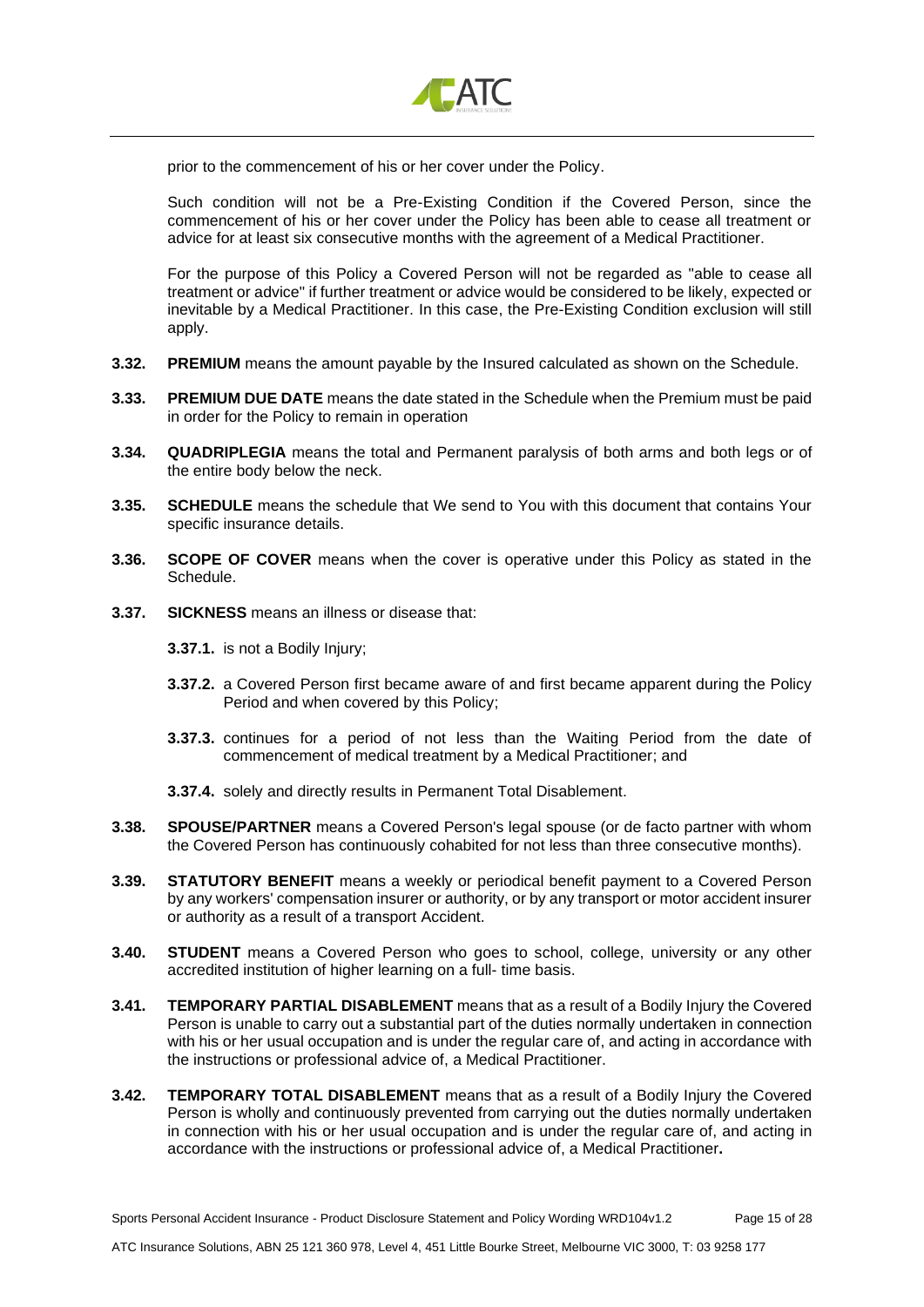

- **3.43. TERRORISM** means an act, including but not limited to the use of force or violence and/or threat thereof, of any person or group(s) of persons, whether acting alone or on behalf of or in connection with any organisation(s) or government(s) which from its nature or context is done for, or in connection with, political, religious, ideological, ethnic or similar purposes or reasons, including the intention to influence any government and/or to put the public, or any section of the public, in fear.
- **3.44. TUITION EXPENSES** means any reasonable expenses incurred by a Student in order to have a tutor or tutors come to their normal place of residence to continue any studies that have been undertaken over the past six months at their school, college, university or any other accredited institution of higher learning on a full-time basis.
- **3.45. WAITING PERIOD(S)** means the period of consecutive days stated in the Schedule during which no benefits are payable, commencing on the first day of disablement following Bodily Injury.
- **3.46. WAR** means a state of armed conflict between different countries or different groups within a country including, but not limited to, any activity arising out of the of use of, or attempted use of, military force between nations, hostilities, rebellion, revolution, insurrection and invasion, regardless of whether War is declared or not.
- **3.47. WE/OUR/US** mean ATC Insurance Solutions Pty Ltd (ABN 25 121 360 978) acting under a binder as an agent of certain underwriters at Lloyd's.
- **3.48. YOU/YOUR** means the company, partnership, individual or entity shown as the Insured in the Schedule.

## <span id="page-15-0"></span>4. **EXTENT OF COVER**

**4.1.** In consideration of the payment of the Premium by the Premium Due Date and subject to the Scope of Cover and the terms, conditions and exclusions of this Policy, We will pay the benefits specified under 'Benefits payable' and 'Additional benefits'.

## **Benefits payable**

- **4.2.** If a Covered Person suffers an Insured Event, we will pay the benefit specified in the Schedule.
- **4.3.** In order for a claim to be considered under sections A, B and D, the Insured Event must have occurred:
	- **4.3.1.** solely as a result of an Accident within the Scope of Cover;
	- **4.3.2.** as a result of an Accident during the Policy Period and while the claimant is a Covered Person; and
	- **4.3.3.** within 12 months from the date of the Accident.
- **4.4.** In order for a claim to be considered under section C, the Insured Event must have occurred:
	- **4.4.1.** solely as a result of Sickness within the Scope of Cover;
	- **4.4.2.** as a result of Sickness which first manifested itself during the Policy Period and while the claimant is a Covered Person; and
	- **4.4.3.** within 12 months from the date of the manifestation of the Sickness.
- **4.5.** A claim will only be payable if an amount is shown next to each section on the Schedule.

Sports Personal Accident Insurance - Product Disclosure Statement and Policy Wording WRD104v1.2 Page 16 of 28 ATC Insurance Solutions, ABN 25 121 360 978, Level 4, 451 Little Bourke Street, Melbourne VIC 3000, T: 03 9258 177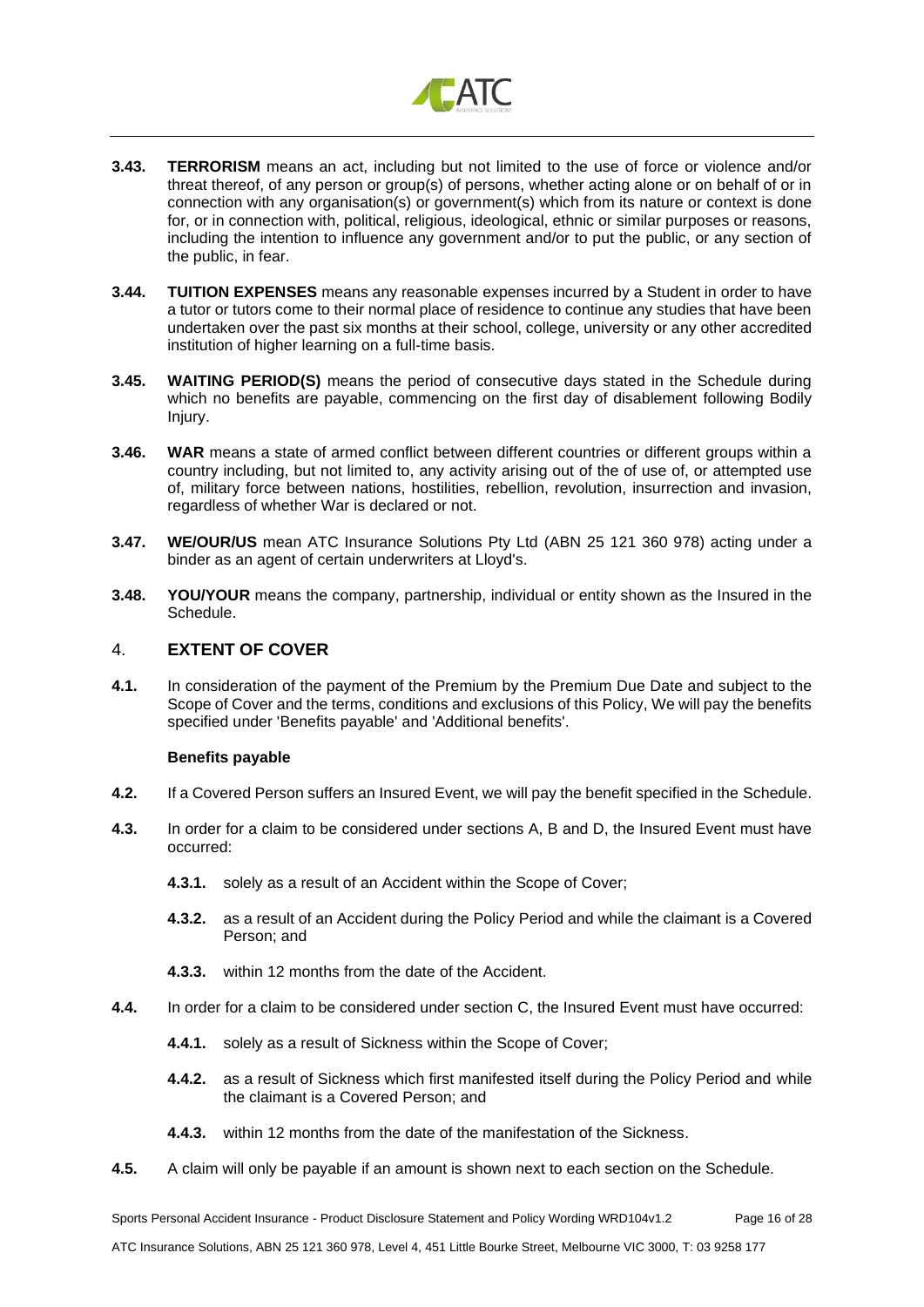

**4.6.** Cover for an Insured Event under the following sections will only apply if there is a benefit specified for the applicable Insured Event on the Schedule:

## **Section A: death**

| l Insured Event             |  | <b>Benefit</b> |
|-----------------------------|--|----------------|
| Bodily Injury resulting in: |  |                |
| Death                       |  | 100%           |

## **Section B: capital benefits**

|                             | <b>Insured Event</b>                                            | <b>Benefit</b> |  |
|-----------------------------|-----------------------------------------------------------------|----------------|--|
| Bodily Injury resulting in: |                                                                 |                |  |
| 2.                          | <b>Permanent Total Disablement</b>                              | 100%           |  |
| 3.                          | Paraplegia                                                      | 100%           |  |
| 4.                          | Quadriplegia                                                    | 100%           |  |
| 5.                          | Permanent loss of sight in both eyes                            | 100%           |  |
| 6.                          | Permanent loss of sight in one eye                              | 50%            |  |
| 7.                          | Permanent loss of use of one Limb                               | 60%            |  |
| 8.                          | Permanent loss of use of two or more Limbs                      | 100%           |  |
| 9.                          | Permanent loss of hearing in both ears                          | 80%            |  |
| 10.                         | Permanent loss of hearing in one ear                            | 25%            |  |
| 11.                         | Permanent loss of four fingers and a thumb (either hand)        | 80%            |  |
| 12.                         | Permanent loss of the lens of both eyes                         | 100%           |  |
| 13.                         | Permanent loss of the lens of one eye                           | 60%            |  |
| 14.                         | Permanent loss of use of four fingers of either hand            | 50%            |  |
| 15.                         | Permanent loss of use of one thumb, both joints, of either      | 30%            |  |
|                             | hand                                                            |                |  |
| 16.                         | Permanent loss of use of one thumb, one joint, of either hand   | 20%            |  |
| 17.                         | Permanent loss of use of fingers of either hand, three joints   | 10%            |  |
|                             | (if Permanent loss of use of three or more fingers, a minimum   |                |  |
|                             | benefit of 30% will apply)                                      |                |  |
| 18.                         | Permanent loss of use of fingers of either hand, two joints     | 7.5%           |  |
| 19.                         | Permanent loss of use of fingers of either hand, one joint      | 5%             |  |
| 20.                         | Permanent loss of use of toes of either foot - all, one foot    | 20%            |  |
| 21.                         | Permanent loss of use of toes of either foot – big, both joints | 7.5%           |  |
| 22.                         | Permanent loss of use of toes of either foot - big, one joint   | 5%             |  |
| 23.                         | Permanent loss of use of toes of either foot - other than big,  | 5%             |  |
|                             | each toe                                                        |                |  |
| 24.                         | Fractured leg or patella with established non-union             | 10%            |  |
| 25.                         | Permanent shortening of the leg by at least 5cm                 | 7.5%           |  |
| 26.                         | Permanent loss of use of:                                       |                |  |
|                             | two kidneys                                                     | 75%            |  |
|                             | liver                                                           | 75%            |  |
|                             | sexual function                                                 | 50%            |  |
|                             | two testicles                                                   | 45%            |  |
|                             | one kidney                                                      | 35%            |  |
|                             | spleen                                                          | 30%            |  |
|                             | one testicle                                                    | 10%            |  |
| 27.                         | Any other Permanent Partial Disablement (see below)             | Up to 100%     |  |

**4.6.1.** Any Permanent disfigurement or Permanent Partial Disablement will be assessed by Us by considering the severity of the disfigurement or disablement in conjunction with the amounts payable for Insured Events 2 to 26 in clause 4.6. At Our absolute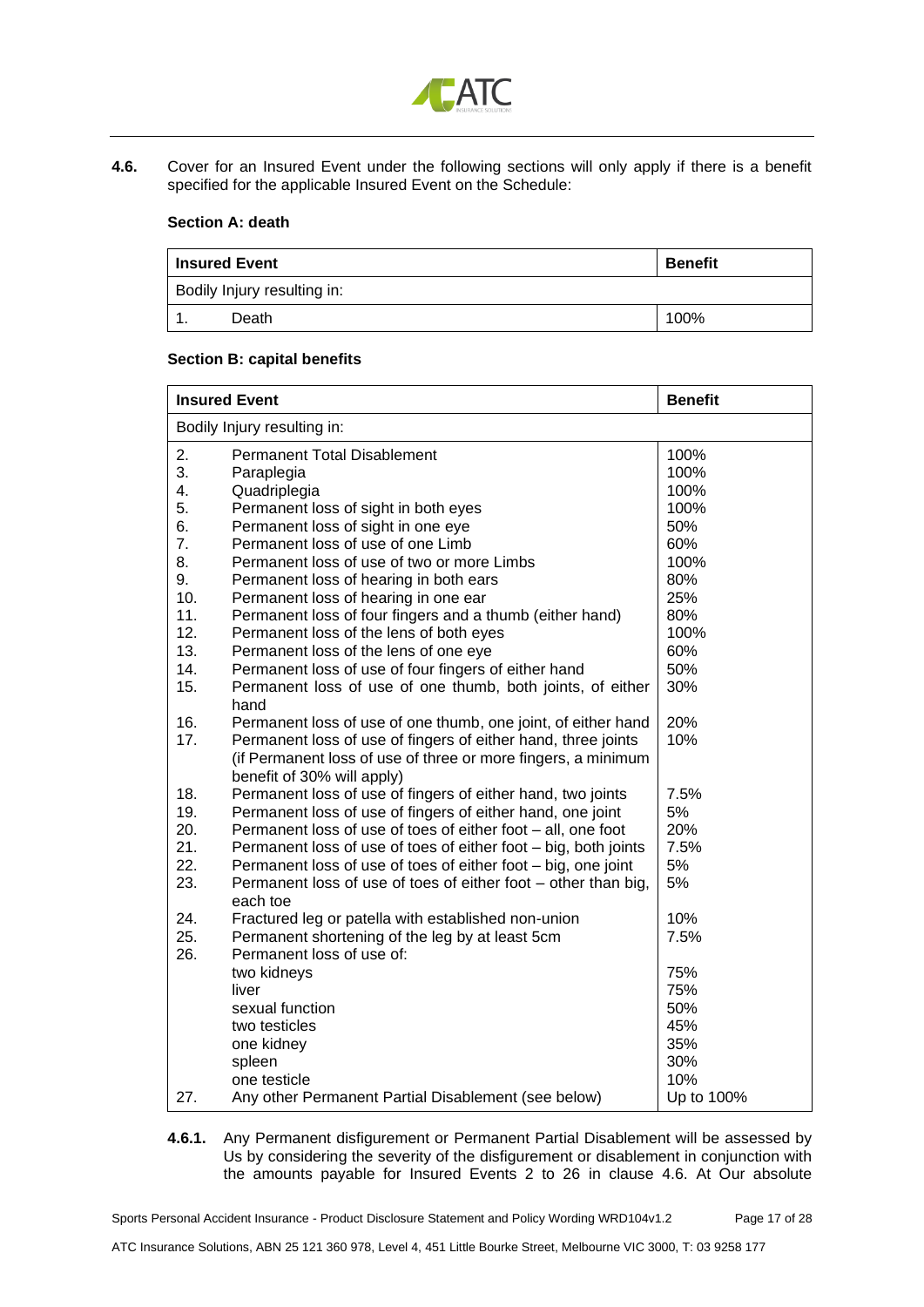

discretion, We will determine the amount payable.

- **4.6.2.** The maximum amount payable under Insured Event 27 in clause 4.6 will be 100% of the amount shown in the Schedule.
- **4.6.3.** The Covered Person's occupation will not be taken into consideration when assessing the amount payable under Insured Event 27 in clause 4.6.
- **4.6.4.** If more than one Insured Event is payable under section B resulting from the same Accident, the maximum amount payable will be 100% of the amount shown for section B on the Schedule.
- **4.6.5.** We will not pay more than one benefit under this section for the same Bodily Injury.

## **Section C: Permanent Total Disablement from Sickness**

| <b>Insured Event</b>   |                                    | <b>Benefit</b> |
|------------------------|------------------------------------|----------------|
| Sickness resulting in: |                                    |                |
| -28.                   | <b>Permanent Total Disablement</b> | 100%           |

## **Section D: loss of Income**

| <b>Insured Event</b> |                                            | <b>Benefit</b>                                                                                                                                                                                                                                                                                                                                                                                                                                                                                                                  |  |  |
|----------------------|--------------------------------------------|---------------------------------------------------------------------------------------------------------------------------------------------------------------------------------------------------------------------------------------------------------------------------------------------------------------------------------------------------------------------------------------------------------------------------------------------------------------------------------------------------------------------------------|--|--|
|                      | Bodily Injury resulting in:                |                                                                                                                                                                                                                                                                                                                                                                                                                                                                                                                                 |  |  |
| 29.                  | Temporary<br>Total<br><b>Disablement</b>   | During such Temporary Total Disablement the amount per week<br>specified in the Schedule is payable and calculated in the manner<br>described.                                                                                                                                                                                                                                                                                                                                                                                  |  |  |
| 30.                  | Temporary<br>Partial<br><b>Disablement</b> | During such Temporary Partial Disablement if a Covered Person<br>is able to return to work in a reduced capacity then the benefit<br>payable shall be calculated as the difference between the per<br>week benefit for Insured Event 30 and the current Income<br>received from the reduced work capacity. If a Covered Person is<br>able to return to work in a reduced capacity, but declines to do so,<br>then the maximum benefit payable will be reduced to 30% of the<br>benefit per week payable under Insured Event 30. |  |  |

## <span id="page-17-0"></span>5. **ADDITIONAL BENEFITS**

Cover for these additional benefits is only included if there is a benefit shown in the Schedule.

Any expenses incurred after 12 months from the date of the Accident will not be payable under any of the additional benefits below.

## **5.1. Non-Medicare medical expenses**

In the event of a Covered Person suffering a Bodily Injury, We will pay up to the percentage of expenses stated in the Schedule in the aggregate for the following incurred expenses in relation to the Bodily Injury:

- **5.1.1.** ambulance transportation costs;
- **5.1.2.** hospital accommodation and theatre expenses;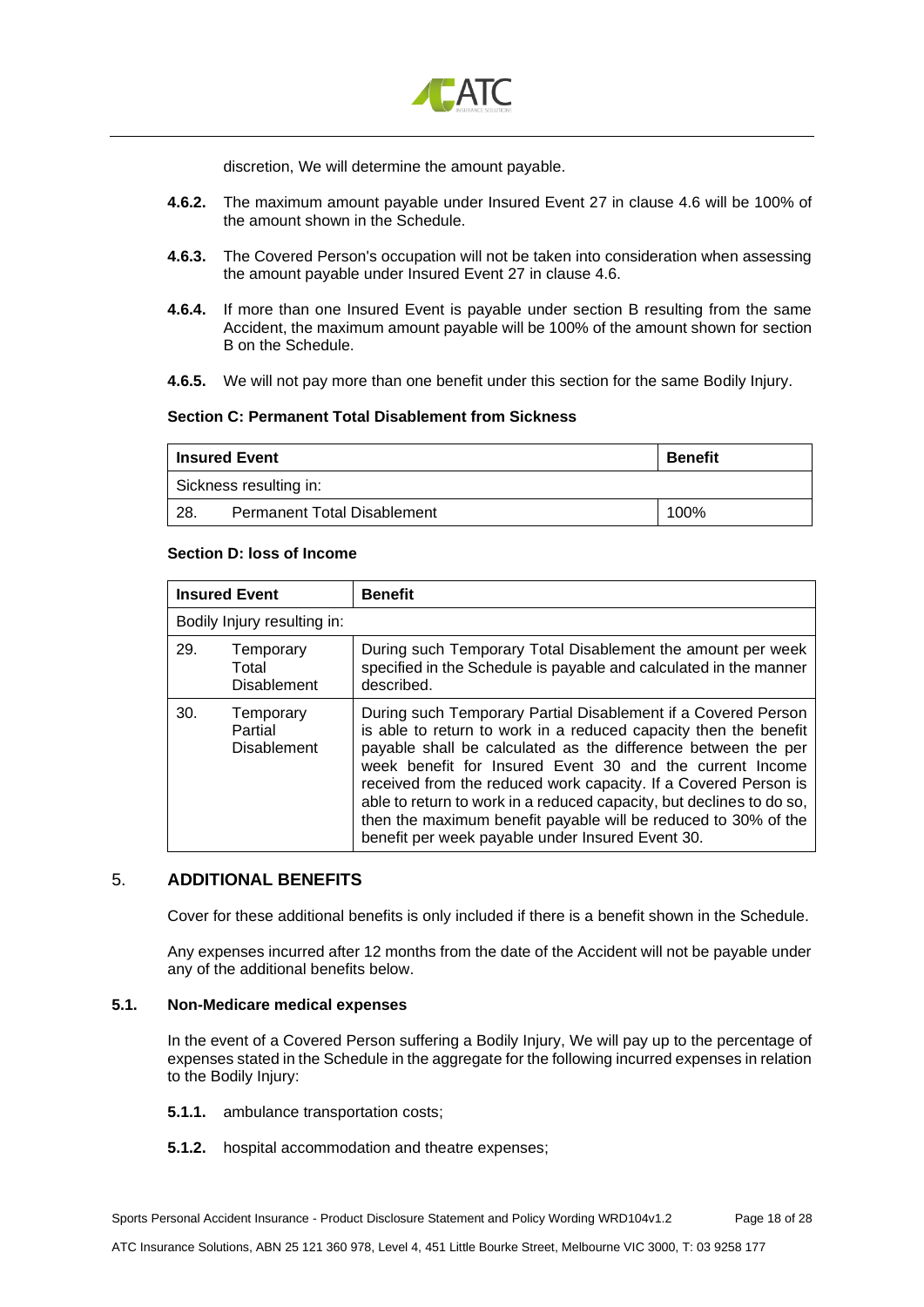

- **5.1.3.** medical treatment performed by a Medical Practitioner;
- **5.1.4.** dental treatment performed by a Medical Practitioner;
- **5.1.5.** orthotics, splints, prosthesis, physiotherapy, chiropractor, naturopath, masseuse or osteopath expenses if recommended by a Medical Practitioner.

We will not pay for any of the following expenses under this section:

- **5.1.6.** any expenses covered by the *Medicare Act 1983* (Cth) or a private health arrangement;
- **5.1.7.** any expenses which can only be covered by an authorised health insurer;
- **5.1.8.** any amount over the percentage of expenses or maximum sum insured stated in the Schedule;
- **5.1.9.** any expenses incurred after the Benefit Period stated in the Schedule;
- **5.1.10.** any medication expenses;

In addition to the benefit stated in the Schedule, We will also pay up to \$2,500 for the relocation of a Covered Person to an alternative medical facility if they were to suffer a Bodily Injury subject to the following:

- **5.1.11.** the Bodily Injury occurs more than 200 kilometres from the Covered Person's normal place of residence;
- **5.1.12.** the Covered Person has been hospitalised for at least 72 hours;
- **5.1.13.** the final destination of an alternative medical facility that a Covered Person is being relocated to is within 30 kilometres of their normal place of residence; and
- **5.1.14.** it is recommended by a Medical Practitioner that ongoing medical treatment is required at a medical facility for more than 24 hours upon arriving at the medical facility.

Any claim payable under this additional benefit is subject to the Excess being deducted from the settlement amount. The Excess will be deducted from the first payment being made under this additional benefit.

## **5.2. Student allowance**

In the event of a Covered Person suffering a Bodily Injury, We will pay up to the amount stated in the Schedule for any Tuition Expenses incurred, subject to the maximum weekly benefit stated in the Schedule.

We will not pay for the following under this additional benefit:

- **5.2.1.** any expenses incurred during the Waiting Period stated on the Schedule
- **5.2.2.** any expenses incurred after the Benefit Period stated in the schedule
- **5.2.3.** any expenses incurred unless it has been medically certified that a Student is unable to attend their normal place of learning.

Further, a benefit will not be payable if a Covered Person is entitled to claim or is receiving a benefit under either section D or 'Additional benefit' clause 5.11 'Domestic Duties assistance'.

ATC Insurance Solutions, ABN 25 121 360 978, Level 4, 451 Little Bourke Street, Melbourne VIC 3000, T: 03 9258 177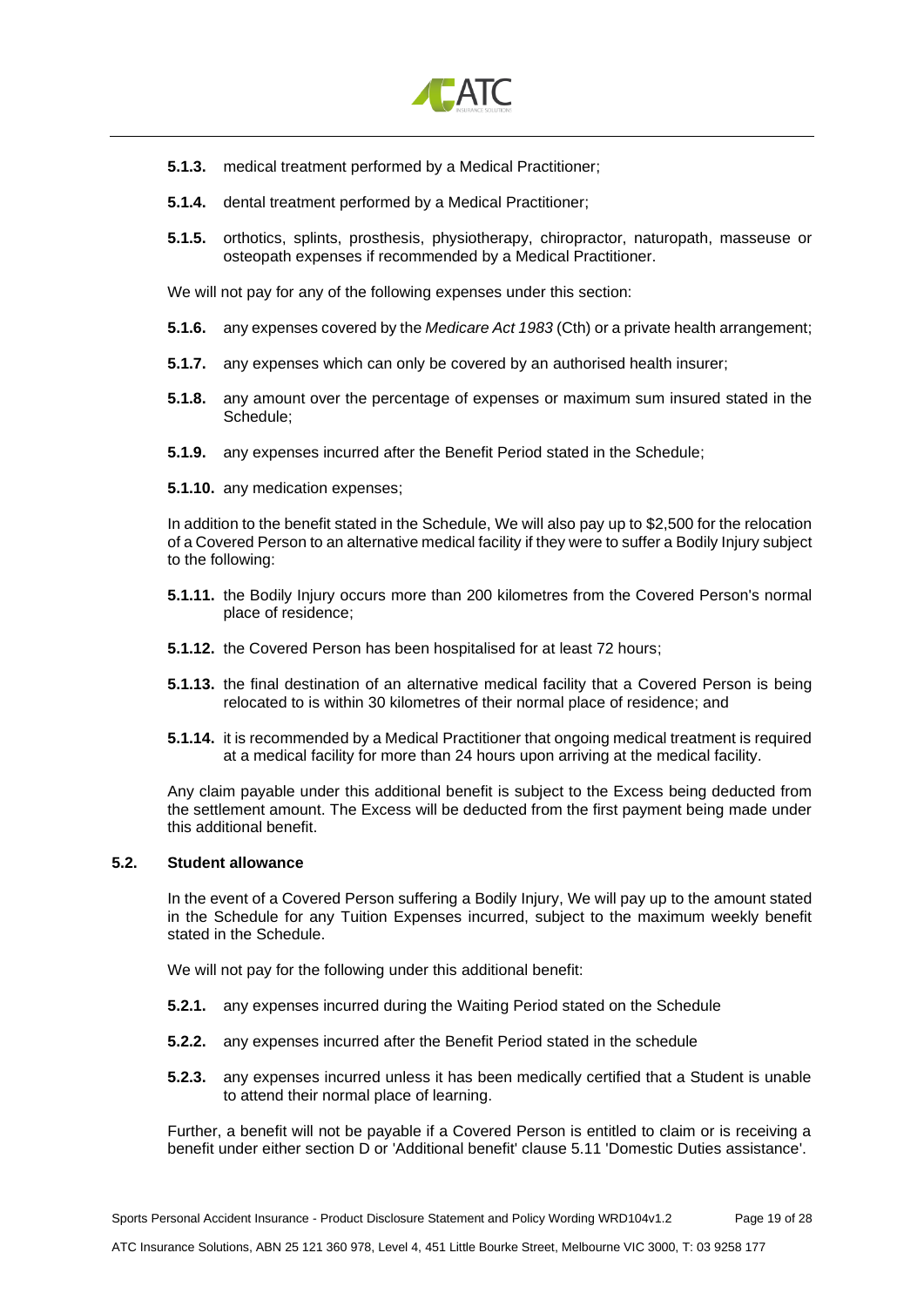

## **5.3. Parental inconvenience benefit**

In the event of a Covered Person suffering a Bodily Injury, We will pay any Inconvenience Expenses incurred by the custodial parents of a Covered Person, up to the benefit stated in the Schedule, in order to visit the Covered Person in hospital.

Any Inconvenience Expenses must be certified as necessary by a Medical Practitioner. We will not pay any benefits incurred during the Waiting Period.

#### **5.4. Hospitalisation benefit**

In the event of a Covered Person suffering a Bodily Injury which results in them being admitted to hospital as an inpatient for more than the Waiting Period stated in the Schedule, We will pay up to the maximum weekly benefit stated in the Schedule to the Covered Person or the Covered Person's legal representative for any non-medical expenses incurred in hospital directly as a result of their admittance to hospital for the Benefit Period stated in the Schedule or the duration of their stay in the hospital, whichever is the lesser.

In order for a claim to be made under this additional benefit, We will require confirmation from a Medical Practitioner that the Bodily Injury was the sole cause of the hospital admittance.

We will require receipts for any expenses incurred by a Covered Person whilst in hospital in order for a claim to be made under this additional benefit.

We will not pay any benefits incurred during the Waiting Period or after the Benefit Period stated in the Schedule has expired.

#### **5.5. Coma benefit**

In the event of a Covered Person suffering a Bodily Injury which results in them being in a continuous unconscious state, We will pay up to the maximum benefit stated in the Schedule to the Covered Person or the Covered Person's legal representative for any non-medical expenses incurred in hospital directly as a result of their admittance to hospital up to a maximum period of 180 consecutive days while they remain in a continuous unconscious state.

In order for a claim to be made under this additional benefit, we will require confirmation from a Medical Practitioner that the Bodily Injury was the sole cause of the continuous unconscious state.

We will require receipts for any expenses incurred by a Covered Person whilst in hospital in order for a claim to be made under this additional benefit. This benefit is payable in addition to any hospitalisation benefit paid.

We will not pay any benefits incurred during the Waiting Period stated in the Schedule.

## **5.6. Home modification and relocation assistance**

In the event of the payment of a claim for Bodily Injury under Insured Events 2 – 10, We will assist the Covered Person in arranging for special equipment for, or modifications to, the Covered Person's normal place of residence or motor vehicle up to the benefit stated in the Schedule. Alternatively, We will pay up to the benefit stated in the Schedule for the relocation of a Covered Person to a more suitable residence.

Assistance will only be considered if it is recommended by the Covered Person's Medical Practitioner and agreed by Us in writing. Assistance will not be available if it can be received from any other source.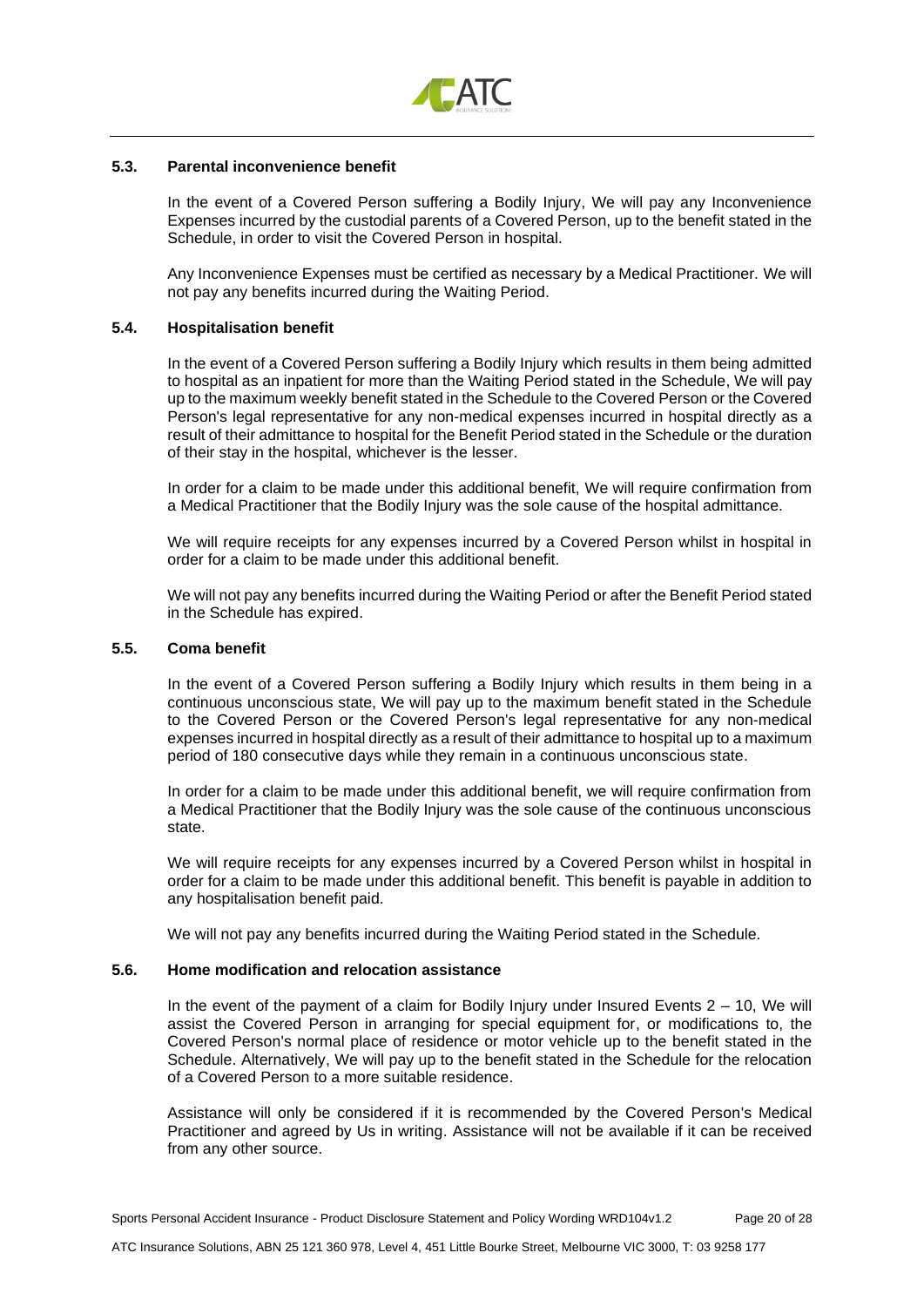

## **5.7. Rehabilitation expenses**

In the event of a Covered Person suffering a Bodily Injury, We will pay up to the benefit stated in the Schedule for any reasonable expenses incurred to help rehabilitate the Covered Person following a recommendation from a Medical Practitioner and agreed by Us in writing.

#### **5.8. Retraining expenses**

In the event of a Covered Person suffering a Bodily Injury, We will pay up to the benefit stated in the Schedule for any reasonable expenses incurred by a Covered Person in arranging for training or advice from a licensed vocational school. Expenses will only be reimbursed if the training or advice is recommended by a Medical Practitioner and agreed by Us in writing.

### **5.9. Membership fees benefit**

In the event of a Covered Person suffering a Bodily Injury which results in the Covered Person being certified by a Medical Practitioner as unable to continue taking part in the sporting activity covered by this Policy for the remainder of any membership or registered period, We will pay up to the benefit stated in the Schedule. The amount payable will be calculated by pro-rating the membership or registration fee paid by the Covered Person from the date of the Bodily Injury to the end of the membership or registration period. The maximum period We will consider for any membership or registration is 12 months.

## **5.10. Funeral expenses**

In the event of a Covered Person suffering a Bodily Injury which results in their death within 12 months of the Accident, We will pay the actual cost of the Covered Person's funeral or cremation, including where necessary the cost of returning the Covered Person's body or ashes to his or her home town, or other location requested by the legal representative of the Covered Person's estate, up to the benefit stated in the Schedule.

## **5.11. Domestic Duties assistance**

In the event of a Covered Person suffering a Bodily Injury, We will pay up to the benefit stated in the Schedule for any expenses incurred by a Covered Person to carry out Domestic Duties at the Covered Person's normal place of residence in the event of a Covered Person being unable to undertake such Domestic Duties.

We will not pay for the following under this additional benefit:

**5.11.1.** any expenses unless they have been certified as necessary by a Medical Practitioner;

**5.11.2.** any expenses incurred by a Spouse or other immediate family member;

**5.11.3.** any expenses incurred during the Waiting Period stated in the Schedule;

**5.11.4.** any expenses incurred after the Benefit Period stated in the Schedule.

This benefit is payable to the person who carries out the Domestic Duties or to a Covered Person upon us receiving a tax invoice rendered by the third party provider of such Domestic Duties.

Further, a benefit will not be payable if a Covered Person is entitled to claim or is receiving a benefit under either section D or 'Additional benefit' clause 5.2 'Student allowance'.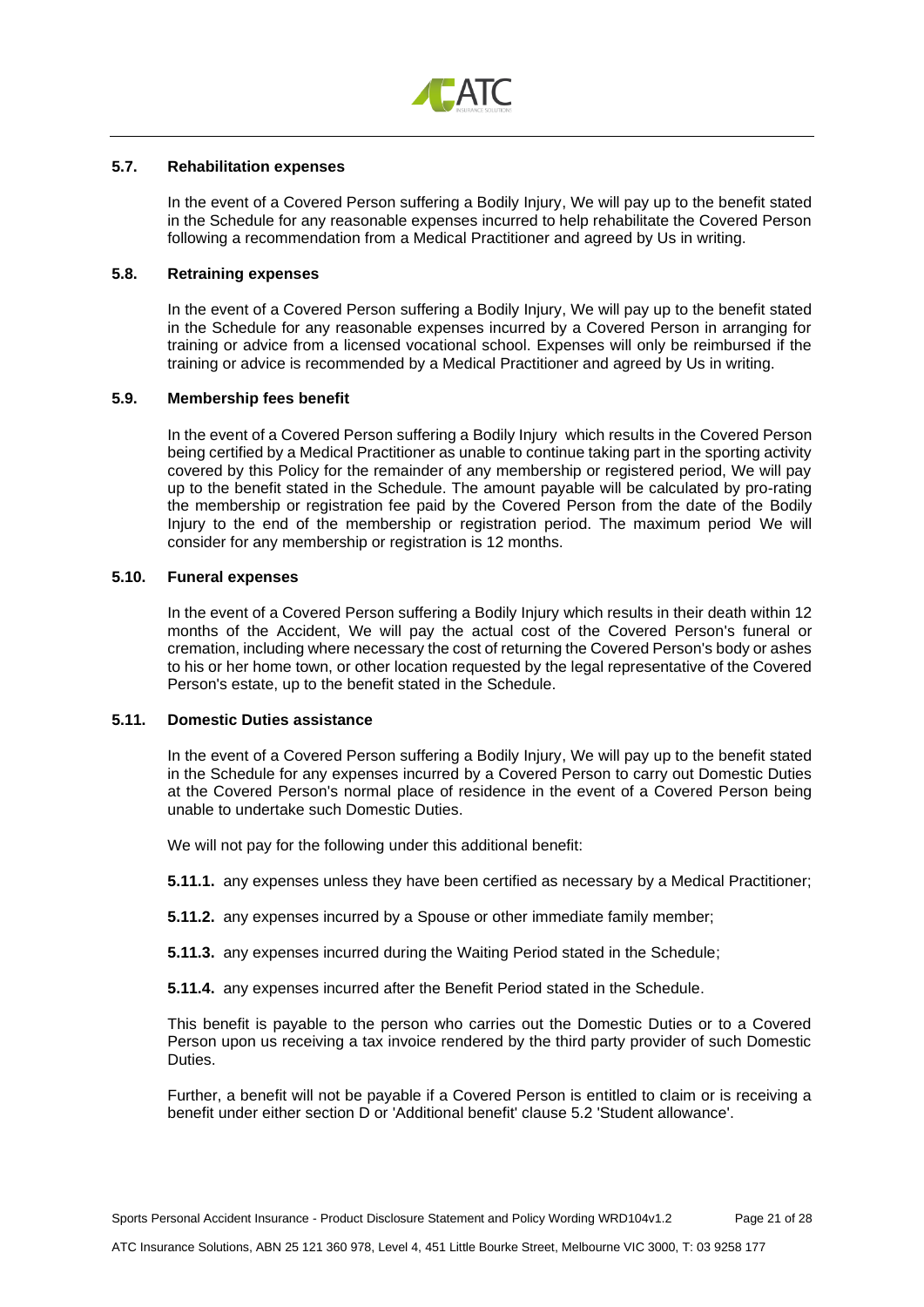

## **5.12. Personal Property expenses**

In the event of a Covered Person suffering loss or damage to their Personal Property as a result of a Bodily Injury, we will cover up to the benefit stated in the Schedule. We will deduct the Excess stated in the Schedule from any claim made.

#### **5.13. Disappearance**

In the case of a Covered Person disappearing during the Policy Period, We will pay the benefit stated in the Schedule under section A subject to the following criteria being met:

- **5.13.1.** it is reasonable to assume that the disappearance is due to the occurrence of a Bodily Injury;
- **5.13.2.** a period of no less than 12 months has passed since the original date of the disappearance; and
- **5.13.3.** the Insured or the legal representatives of the Covered Person's estate provide Us with a signed agreement stating that if it later transpires that the Covered Person did not die, or did not die of Bodily Injury, any amount paid will be reimbursed to Us.

## **5.14. Exposure**

In the case of a Covered Person being exposed to severe weather conditions as a result of an Accident and suffers any of the Insured Events within 12 months of the Accident, it will be deemed that the Covered Person has suffered a Bodily Injury on the date of the Accident.

## <span id="page-21-0"></span>6. **SPECIAL PROVISIONS**

- **6.1.** Benefits shall not be payable:
	- **6.1.1.** unless as soon as possible after the happening of any Bodily Injury or Sickness the Covered Person obtains and follows medical advice from a Medical Practitioner.

Benefit payments will cease if the Covered Person stops following medical advice or refuses or delays medical treatment (other than experimental treatment), which in the opinion of an independent Medical Practitioner could reduce the period or degree of disablement.

- **6.1.2.** under any Insured Events in excess of the Benefit Period stated in the Schedule in respect of any one Bodily Injury.
- **6.1.3.** during the Waiting Period.
- **6.1.4.** if any Premiums due during the period of the claim are not paid to Us.
- **6.2.** We will be entitled to reduce the weekly benefits payable under section D if the Covered Person is entitled to claim or receive a periodic benefit for lost Income from any other source as a result of the same Bodily Injury.

We will reduce the weekly benefits to ensure that the combined total of the weekly benefits under section D and the other benefits does not exceed the percentage of the Covered Person's Income stated in the Schedule.

**6.3.** If a Covered Person surrenders, commutes, redeems or releases such claim or entitlement (whether in whole or in part), or defers the payment of such claim or entitlement (including by adjusting the waiting period applicable under another policy of insurance), the total amount of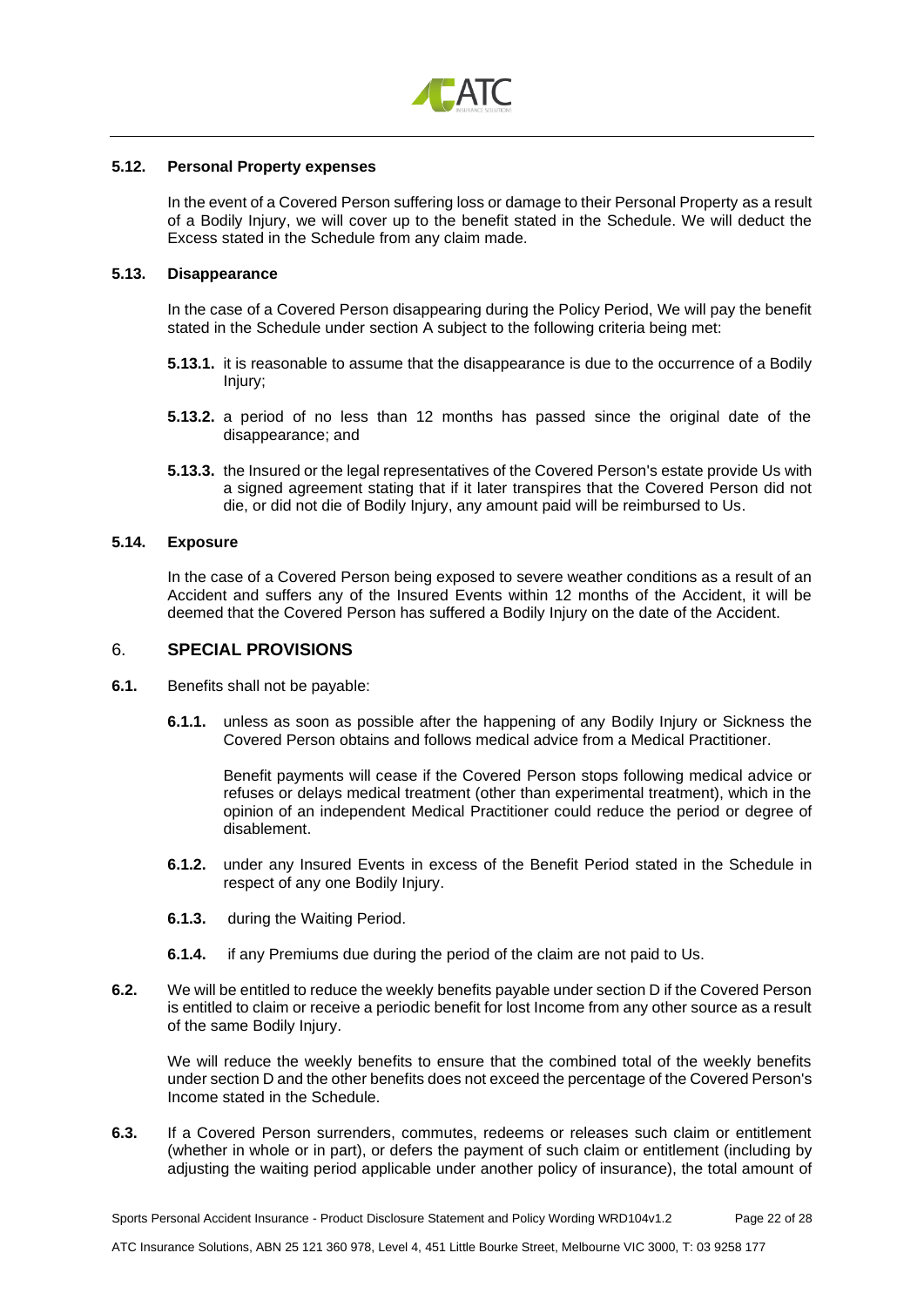

benefits payable under this Policy will reduce by the amount of payment to which the Covered Person would have been entitled or had the right to claim.

Benefits or entitlements received from other sources after weekly benefits have been paid under this Policy must be refunded by a Covered Person to Us.

- **6.4.** Benefits will be paid at the rate of one-seventh (1/7<sup>th</sup>) of the weekly benefit under Section D for each day of disablement in the event of a disability for a period of less than one full week.
- **6.5.** If We inadvertently pay a Covered Person in excess of their entitlement under any benefit payable, We reserve the right to recover that overpayment, including by deducting the over paid amount from any amounts subsequently payable under this Policy.
- **6.6.** If a Covered Person suffers a recurrence of Temporary Total or Temporary Partial Disablement from the same or related cause or causes, the subsequent period of Temporary Total or Temporary Partial Disablement will be deemed to be a continuation of the prior period unless between such periods the Covered Person has worked on a full time basis for at least six consecutive months, in which case the subsequent period of Temporary Total or Temporary Partial Disablement shall be deemed to have resulted from a new Bodily Injury and a new Waiting Period shall apply.
- **6.7.** In the event of a claim being paid under sections A, B or C, all benefits under section D will cease.
- **6.8.** Weekly benefits shall be payable fortnightly in arrears, commencing at the end of the first fortnight after the Waiting Period stated in the Schedule.
- **6.9.** Any benefit payable under sections A, B or C of this Policy shall be reduced by any amounts previously paid under section D and any of the following additional benefits:
	- **6.9.1.** Domestic Duties assistance;
	- **6.9.2.** Student allowance;
	- **6.9.3.** non-Medicare medical expenses.
- **6.10.** If a claim exceeds the Aggregate Limit stated in the Schedule, the payment will be proportionately reduced until the total cost does not exceed the limits shown on the Schedule.
- **6.11.** We will not pay any benefit that, if paid, would result in Us contravening the *Health Insurance Act 1973* (Cth), the *Private Health Insurance Act 2007* (Cth) or the *National Health Act 1953* (Cth) or any applicable legislation (whether in Australia or overseas). This includes any gap between a Medicare rebate or payment and the total amount paid by a Covered Person.
- **6.12.** Any benefit payable for non-Australian residents will be paid on the same basis as an Australian resident who is able to utilise any national health scheme or Statutory Benefit. Non-Australian residents will only be considered a Covered Person if agreed by Us and whilst they are in Australia only.
- **6.13.** The benefit payable under Section A shall be limited to 20% of the benefit stated in the Schedule, or \$20,000 whichever is the lesser, for any Covered Persons under the age of 18 or over the age of 70.
- **6.14.** In the event of a Covered Person accepting voluntary redundancy from their usual occupation whilst benefits are being paid under Section D, We will cease all benefits under this section on the last day of employment of the Covered Person.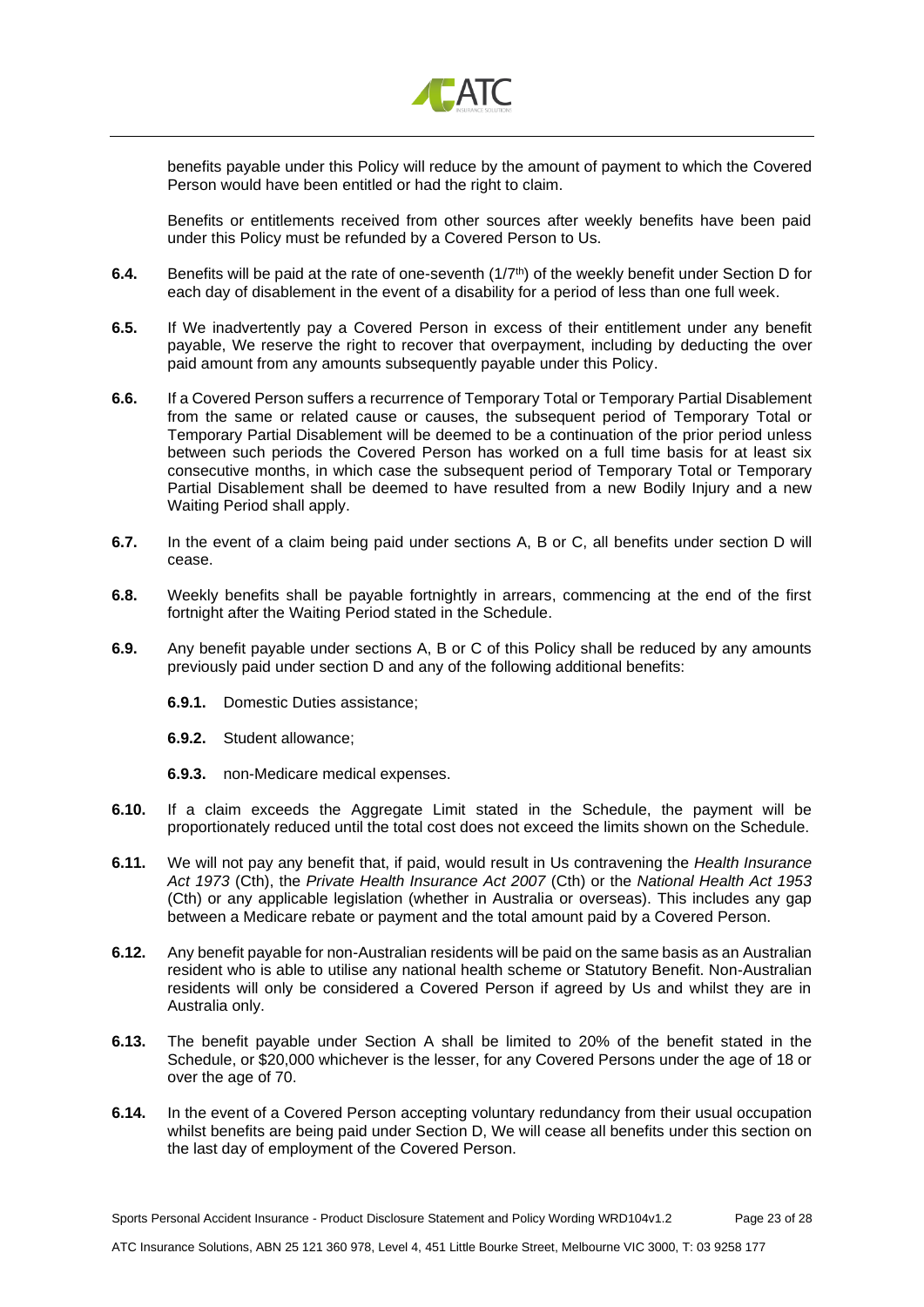

- **6.15.** We will not pay any benefits under Additional Benefit 5.7, Rehabilitation Expenses, which would normally be payable under Additional Benefit 5.1, Non-Medicare Medical Expenses.
- **6.16.** All benefits under Section D of this Policy will cease once a Covered Person retires or resigns from their usual occupation.
- **6.17.** Any benefits for Bodily Injury or Sickness caused by or arising out of a Cyber Incident are payable under this policy however this policy does not provide cover under any circumstances for any Bodily Injury or Sickness arising directly or indirectly from any Cyber Act.

## <span id="page-23-0"></span>7. **GENERAL EXCLUSIONS**

This Policy shall not apply to any Insured Event directly caused by or arising from:

- **7.1.** a criminal act committed by the Insured, a Covered Person or a beneficiary of a Covered Person's benefits under this Policy.
- **7.2.** Acquired Immune Deficiency Syndrome (AIDS) Disease or Human Immunodeficiency Virus (HIV) infection.
- **7.3.** any Accident or Sickness if You or a Covered Person are outside the age limits stated in the Schedule.
- **7.4.** an act of Nuclear, Chemical or Biological Terrorism whether directly or indirectly arising out of, contributed to, caused by, resulting from, or in connection with such an act.
- **7.5.** any Bodily Injury or loss as a result of War, Terrorism, or any act of any person acting on behalf of or in connection with any organisation with activities directed towards the overthrow by force of any Government de jure or de facto or to the influencing of it by Terrorism or violence, or martial law or state of siege or any events or causes which determine the proclamation or maintenance of martial law or state of siege.
- **7.6.** any expenses incurred for preventative measures rather than for the treatment of the Bodily Injury.
- **7.7.** any Mental Disorder.
- **7.8.** any Pre-Existing Condition or degenerative changes to joints, bones, muscles, ligaments, cartilage or tendons of the body, including vertebral discs, whatever the cause.
- **7.9.** death as a result of Sickness.
- **7.10.** intentional self-inflicted Bodily Injury or Sickness, suicide or attempt at it.
- **7.11.** ionising radiation or contamination by radioactivity from any nuclear fuel or from any nuclear waste, or from the combustion of nuclear fuel (including any self-sustaining process of nuclear fission), or nuclear weapons material.
- **7.12.** pregnancy, childbirth or miscarriage other than a complication arising from a Bodily Injury covered under the policy.
- **7.13.** where a Covered Person has deliberately exposed themselves to exceptional or unusual danger (except in an attempt to save human life).
- **7.14.** You or a Covered Person being a pilot or crew-member of any aircraft or engaging in any aerial activity except as a passenger in a properly licensed aircraft.

ATC Insurance Solutions, ABN 25 121 360 978, Level 4, 451 Little Bourke Street, Melbourne VIC 3000, T: 03 9258 177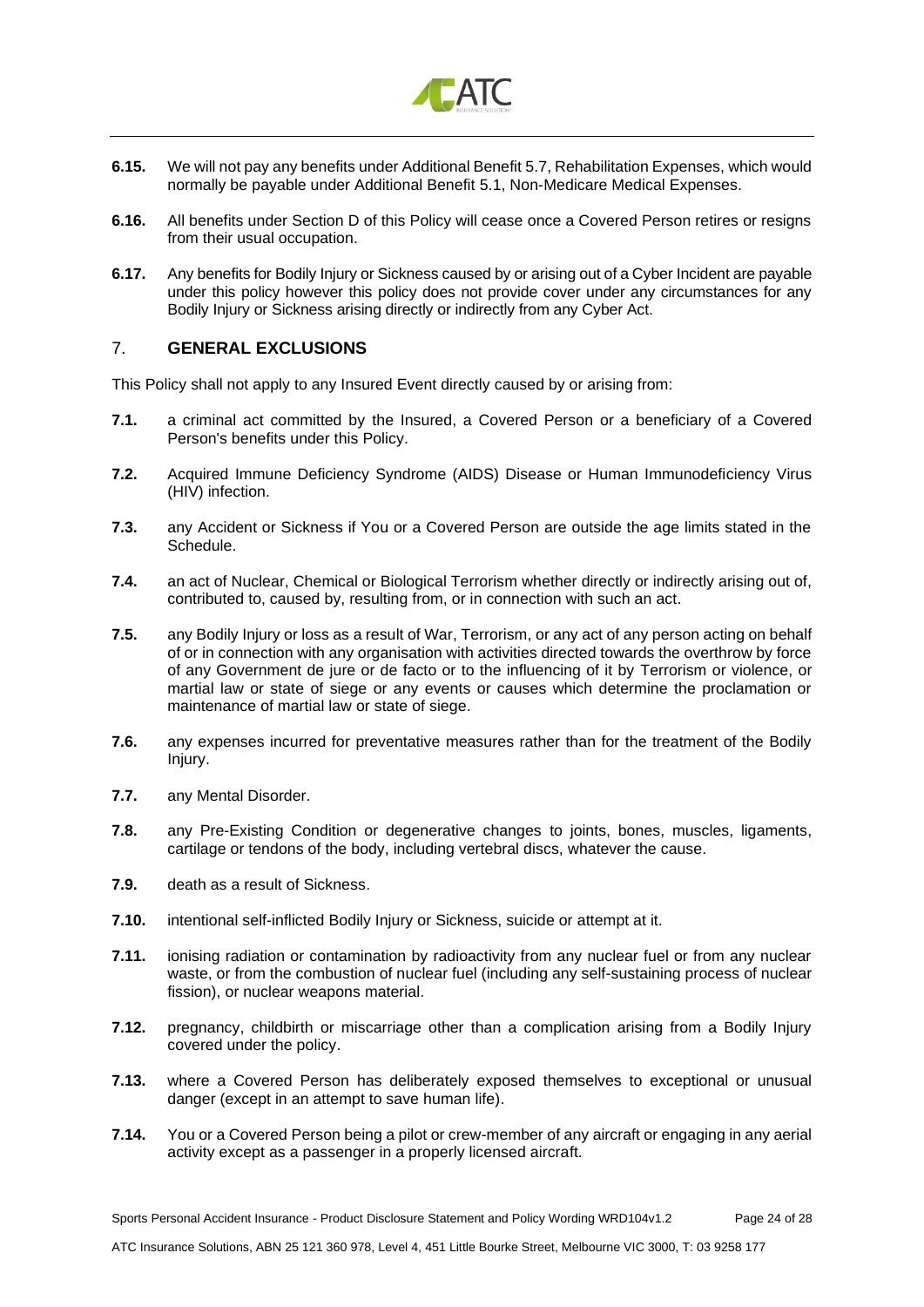

- **7.15.** You or a Covered Person being under the influence of alcohol as defined in the motor vehicle or other laws applicable where the Accident occurs.
- **7.16.** You or a Covered Person being under the influence of drugs or narcotics that are not lawfully available or which have not been prescribed by or taken in accordance with the instructions of a Medical Practitioner.
- **7.17.** You or a Covered Person engaging in or taking part in naval, military or air force service or operations.
- **7.18.** You or a Covered Person refusing or failing to obtain medical advice from a Medical Practitioner or fails to follow such advice following an Accident or Sickness.
- **7.19.** You or a Covered Person participating in any Extreme Sports which have not been declared to and agreed by Us.
- **7.20.** an Accident when the Covered Person is in charge of or operating a motor vehicle (including motorcycle) or powered watercraft that wasn't property registered or the Covered Person wasn't appropriately licensed to be in charge of or operate that motor vehicle or watercraft according to the applicable registration and/or licensing laws.

## <span id="page-24-0"></span>8. **GENERAL CONDITIONS**

### **8.1. Australian law**

Your Policy is governed by the laws of the State of Victoria, Australia and any dispute or action in connection with Your Policy shall be conducted and determined exclusively by the Victorian courts.

## **8.2. Premium Instalments**

If a premium or an instalment of a premium becomes due for payment and:

- a) You fail to make the payment in the specified manner, or
- b) the payment is thirty days overdue, then

We will not pay any claim that first arises after the premium or instalment became due until the premium has been paid.

This condition applies as each and every premium or instalment of a premium becomes due and cannot be disregarded because We may have previously accepted an instalment after thirty days.

Notwithstanding any other provision of this Policy, if premiums remain in arrears for a further period of thirty days after We have notified You in writing of Your non-payment of premium then We may cancel this Policy immediately without further notice.

## **8.3. Cooling off**

You have 14 days after the Policy has commenced to decide if the Policy meets Your needs. You may exercise Your cooling off right by advising Us directly or via your insurance broker or intermediary that You wish to cancel Your Policy.

If You do this, We will refund any Premium You have paid during the cooling off period unless You or a Covered Person have made a claim, or anything else has occurred during the cooling off period, for which a claim is payable. If We are unable to recover any charges or taxes paid

Sports Personal Accident Insurance - Product Disclosure Statement and Policy Wording WRD104v1.2 Page 25 of 28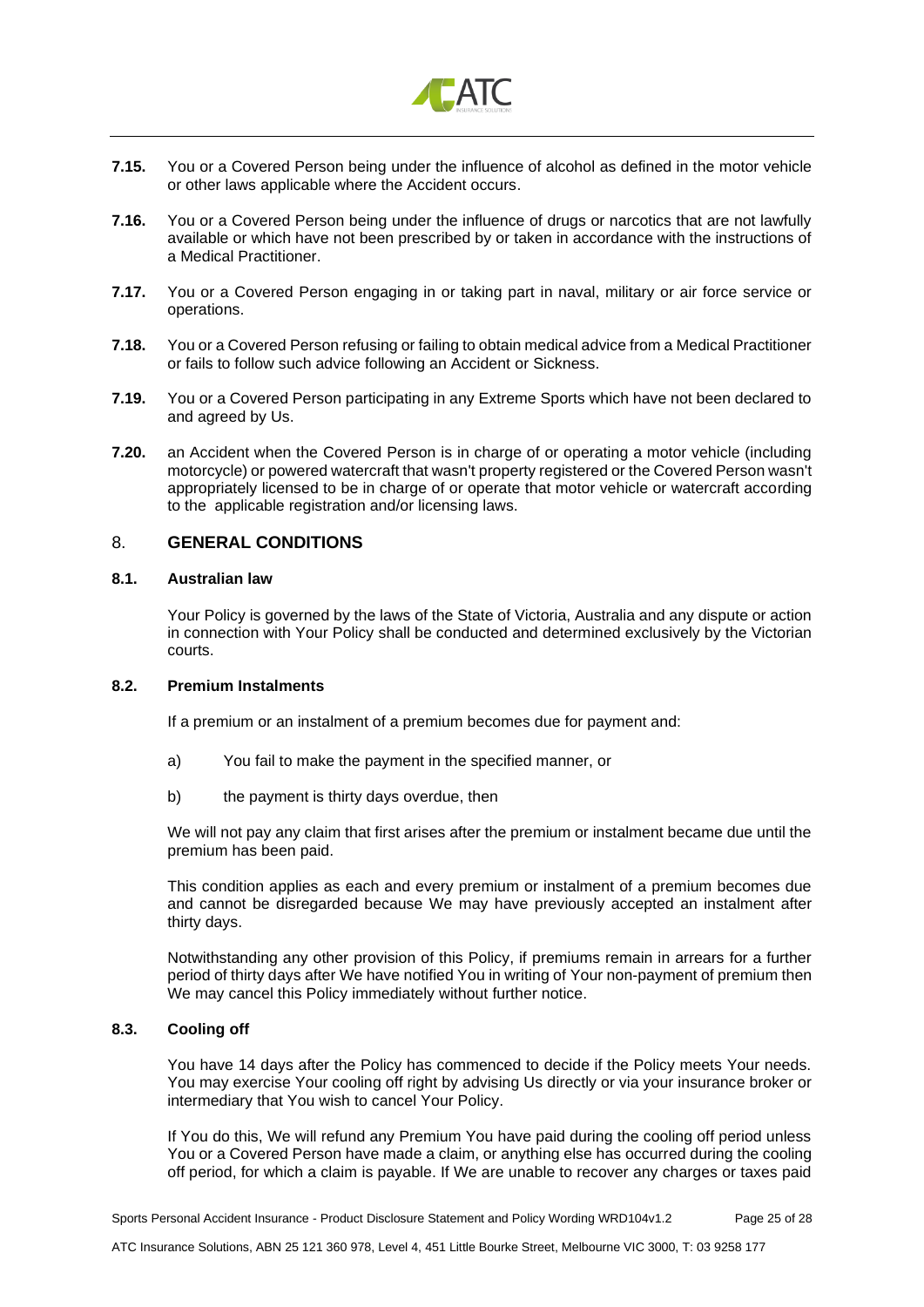

by Us, this will be deducted from the refund amount.

## **8.4. Cancellation**

The Policy may be cancelled:

- **8.4.1.** by the Insured at any time by giving notice in writing to Us. Such cancellation will be effective from the date upon which We physically receive Your notice. Upon receipt of such notice the Insured will be entitled to a pro rata refund of premium for that portion of the Policy not utilised, less 10% of the premium amount, any administration fees and any Government taxes or duties we are unable to recover;
- **8.4.2.** by Us in accordance with the provisions of the *Insurance Contracts Act 1984*. The Insured will be entitled to a pro rata refund of premium for that portion of the Policy not utilised less any administrative fees and any Government taxes or duties we are unable to recover.

Subject at all times to Us retaining any minimum Policy premium amount in force at the time of cancellation.

In the event that the Insured has made a claim or notification under the Policy, the Insured will not be entitled to a pro-rata refund for any unused portion of the premium.

Should the policy be issued on a seasonal basis, this will be considered when calculating a prorata refund of premium.

## **8.5. Fraud**

Any fraudulent mis-statement or non-disclosure by You in relation to any matter affecting this insurance or in connection with the making of any claim under it will give Us the rights provided for in the *Insurance Contracts Act 1984* (Cth), including where appropriate the right to reduce or refuse payment of any claim or to cancel or avoid the Policy.

### **8.6. Non-imputation**

Failure by You or a Covered Person to comply with any terms and conditions of this Policy shall not prejudice the right of any other party to indemnity under this Policy.

However, indemnity is only provided to You or a Covered Person who is innocent of, and had no prior knowledge of, such failure. A party shall as soon as practicable after becoming aware of the failure advise Us in writing of all relevant facts.

## **8.7. Clerical Error**

Any clerical error by any of the parties to this insurance shall not invalidate it.

## **8.8. Subrogation**

If We make payments under the Policy to You or a Covered Person, to the extent You or a Covered Person may have a cause of action for damages against any other person arising out of the Insured Event giving rise to indemnity under this Policy, We retain the right of subrogation and repayment by way of an action to be brought in the name of You or the Covered Person against the third party.

Both You and the Covered Person must provide reasonable assistance to Us in pursuing any such rights.

If You or a Covered Person brings a claim for damages in Your own name against another

Sports Personal Accident Insurance - Product Disclosure Statement and Policy Wording WRD104v1.2 Page 26 of 28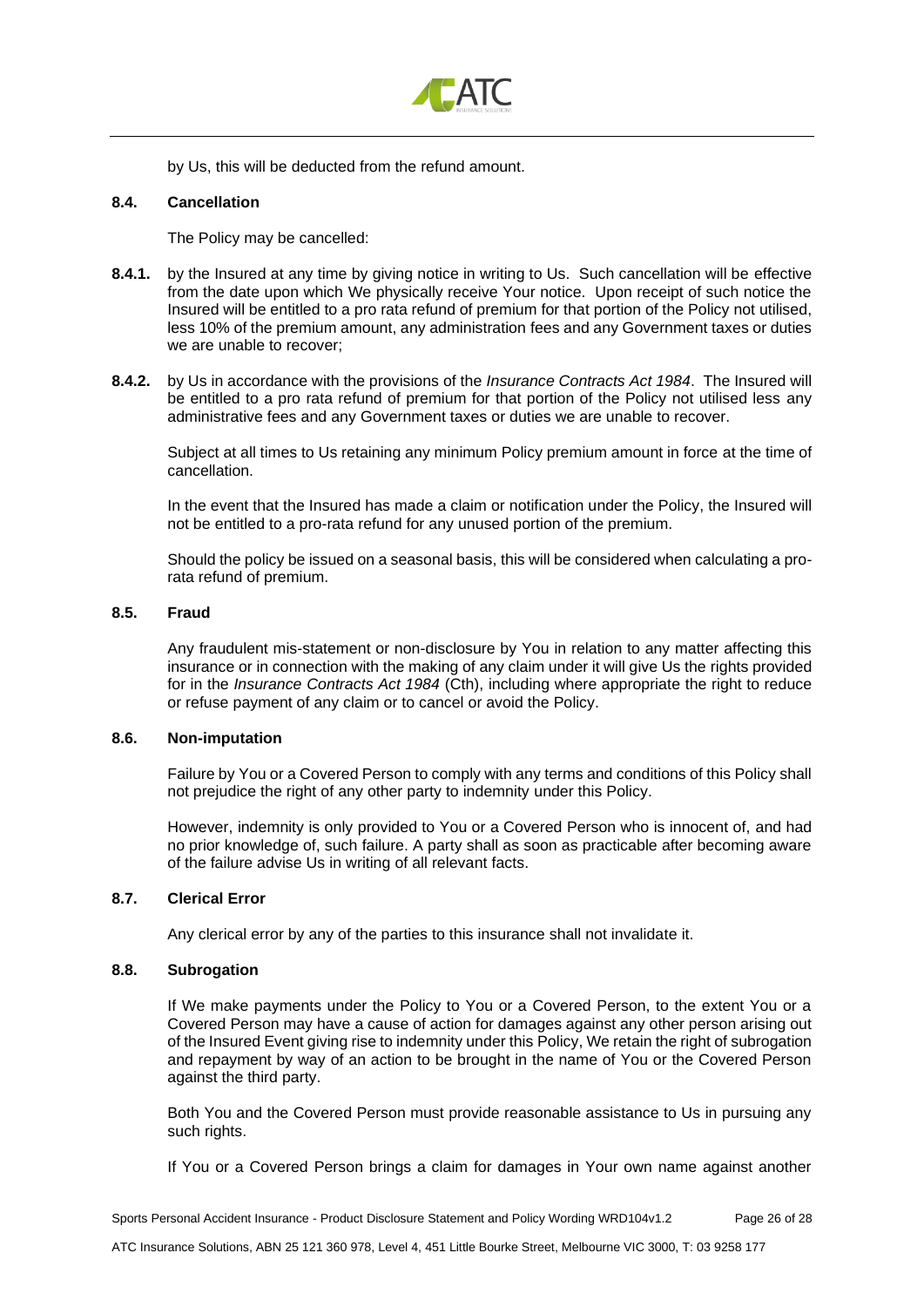

person arising out of the Insured Event giving rise to indemnity under this Policy and You or the Covered Person is successful in recovering damages against the other person then You or the Covered Person will repay to Us out of any such award of damages any sum awarded for the same period during which the Covered Person received benefits under this Policy for the same Insured Event up to the full amount of the benefits paid under this Policy.

We will provide reasonable cooperation to the Covered Person or their legal advisers in bringing any such action.

#### **8.9. Service of suit**

We agree that:

In the event of a dispute arising under this Insurance, We will at the request of the Insured submit to the jurisdiction of any competent Court or Tribunal in the Commonwealth of Australia. Such dispute shall be determined in accordance with the law and practice applicable in such Court.

Any summons notice or process to be served upon Us may be served upon:

Lloyd's Underwriters' General Representative in Australia Level 9, 1 O'Connell Street Sydney NSW 2000 Australia

who has authority to accept service and to enter an appearance on Our behalf, and who is directed at the request of the Insured to give a written undertaking to the Insured that he will enter an appearance on Our behalf.

If a suit is instituted against one of the Underwriters, all Underwriters hereon will abide by the final decision of such Court or any Appellate Court.

## **8.10. Several Liability Notice**

The subscribing (re)insurers' obligations under contracts of (re)insurance to which they subscribe are several and not joint and are limited solely to the extent of their individual subscriptions. The subscribing (re)insurers are not responsible for the subscription of any cosubscribing (re)insurer who for any reason does not satisfy all or part of its obligations.

## **8.11. Third Party Rights**

No third party will be able to enforce any rights under this policy.

## **8.12. Sanction Limitation and Exclusion Clause**

No (re)insurer shall be deemed to provide cover and no (re)insurer shall be liable to pay any claim or provide any benefit hereunder to the extent that the provision of such cover, payment of such claim or provision of such benefit would expose that (re)insurer to any sanction, prohibition or restriction under United Nations resolutions or the trade or economic sanctions, laws or regulations of the European Union, United Kingdom or United States of America.

## **8.13. Currency**

All amounts shown in the Schedule and Policy wording are stated in Australian Dollars (AUD). Any claims made under this Policy will be paid in Australian Dollars (AUD) using the currency exchange rate at the time of an Insured Event or when an expense was incurred.